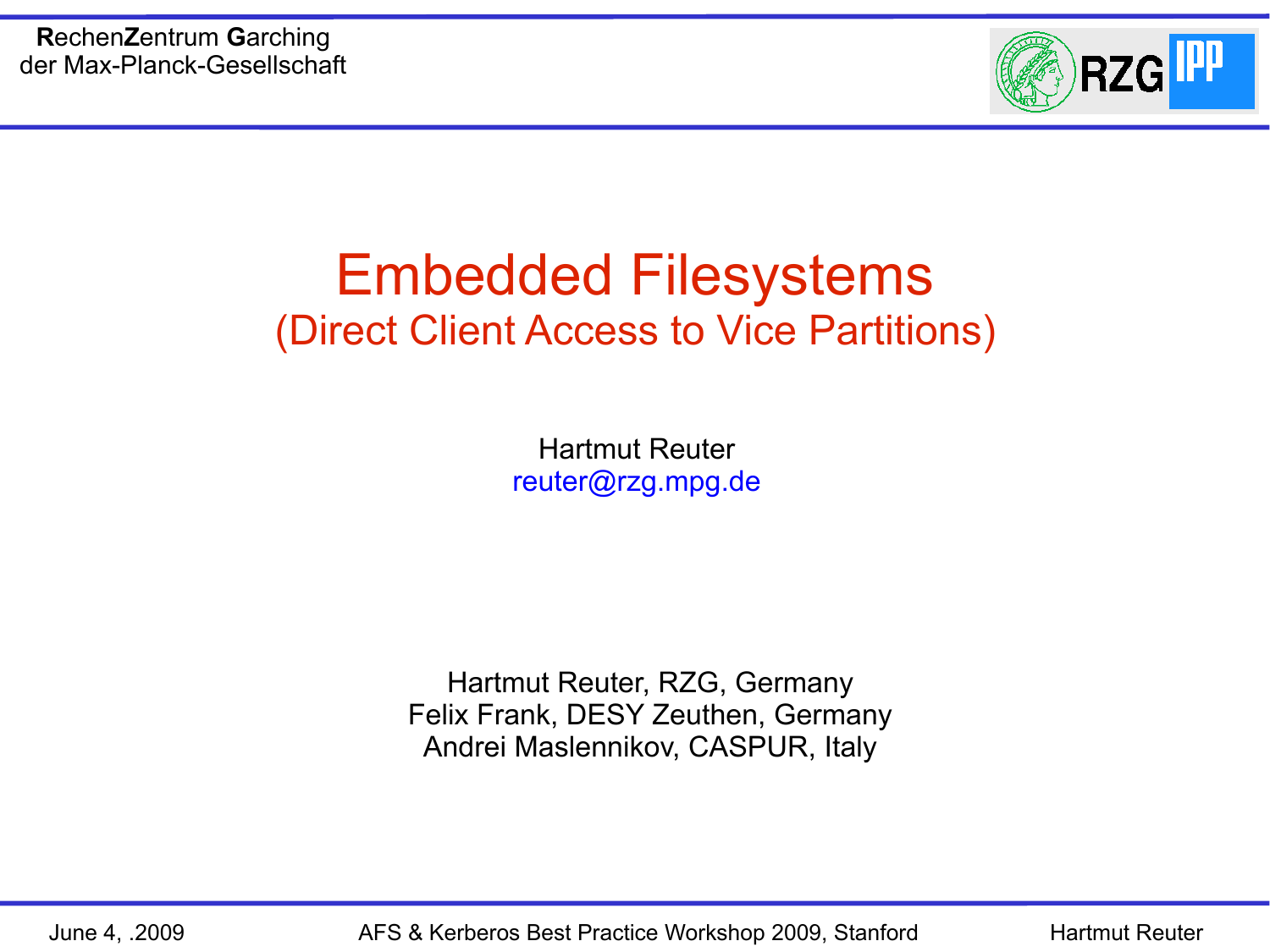**Overview** 



- Introduction: Deficiencies of AFS
- Embedded Filesystems
	- History,  $1<sup>st</sup>$  implementation 2004
	- Current implementation together with AFS/OSD
	- Benchmark results of Andrei Maslennikov at FZ Karlsruhe
	- Benchmark results of Felix Frank at DESY Zeuthen
- Update to AFS/OSD
	- Policies implemented by Felix Frank
	- Benchmarks to file creation, striping and mirroring of files in OSDs
- Status of cell ipp-garching.mpg.de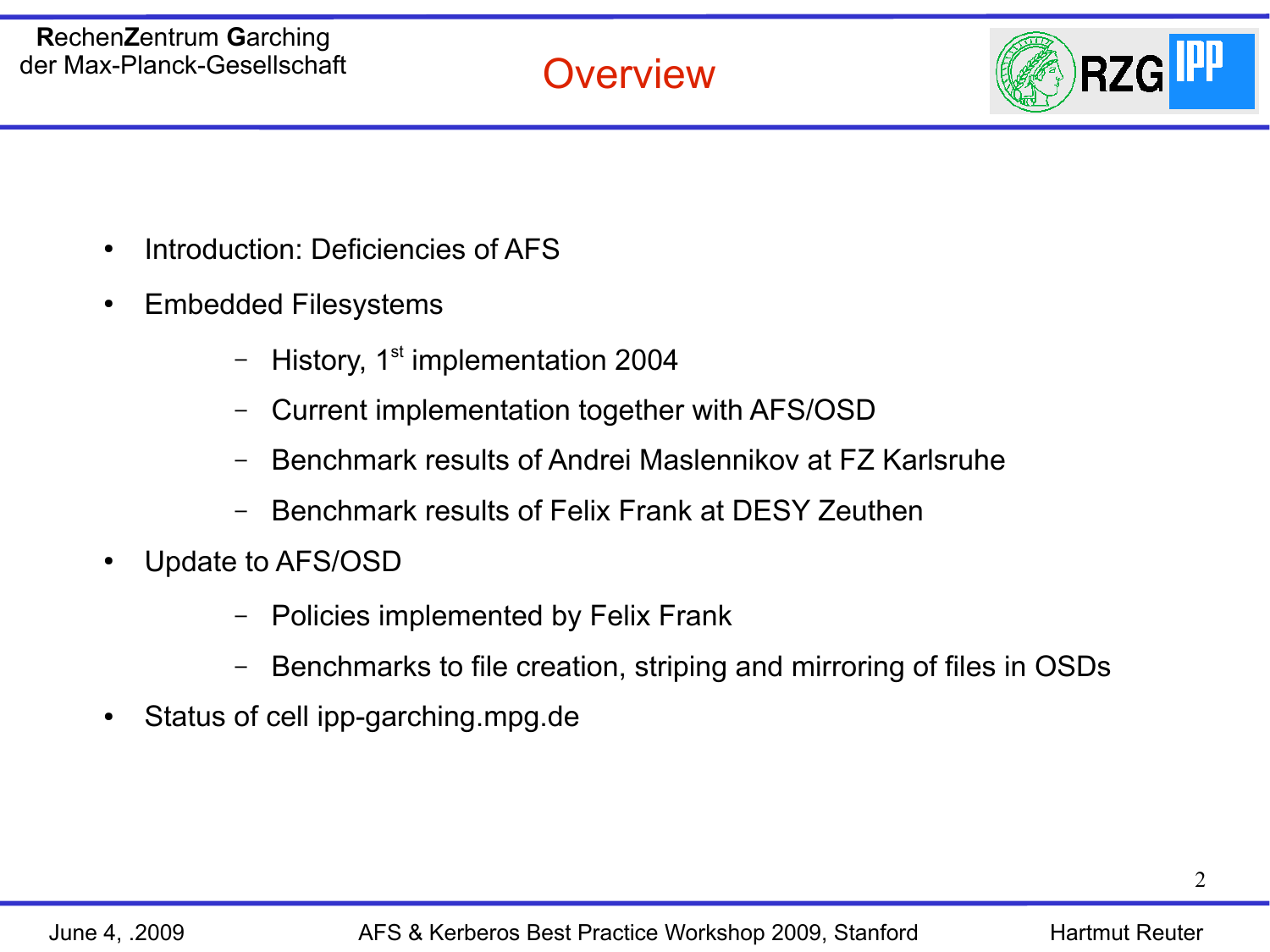

- There are new sites starting with OpenAFS, but also old sites abandoning it. **Why?**
	- The last expert left the site. To the new guy it seems too complicated.
	- AFS is too slow. Therefore many sites have faster file-systems such as Lustre and GPFS in parallel.
		- Users don't like to maintain multiple copies of their files: which one is the correct version?
- For the 1<sup>st</sup> reason I don't have an answer. Someone else should prepare a GUI for easy installation, administration and problem analysis for AFS.
- For the  $2^{nd}$  reason I have two answers:
	- Add object storage to your cell and the total throughput especially to single hot spot volumes will increase visibly
	- Use Lustre or GPFS or … as embedded systems. So you can keep the user's view of a single filesystem and get the best performance out of it.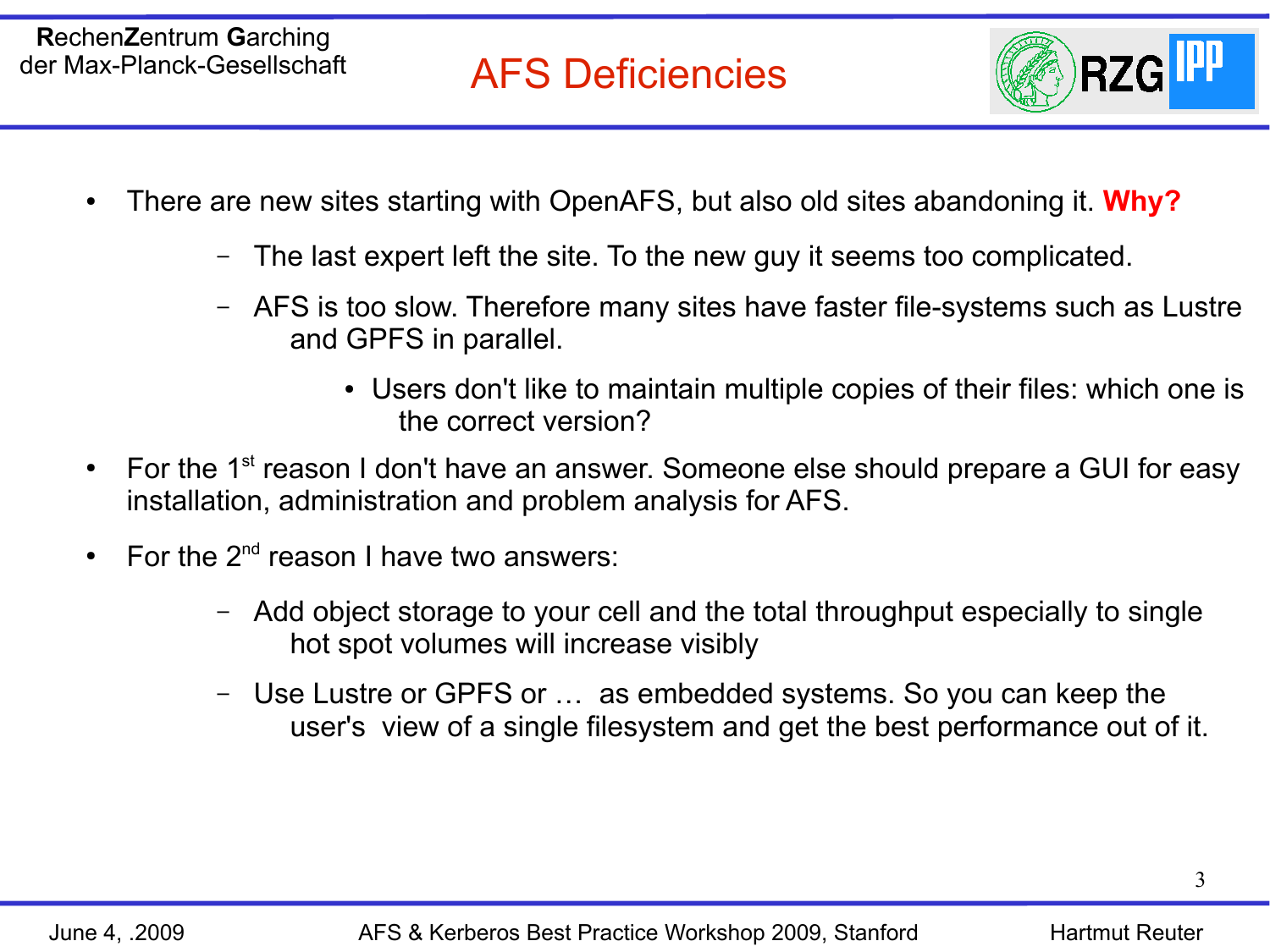

- Modern cluster file-systems such as Lustre or GPFS are much faster than AFS especially in combination with fast networks (Infiniband, 10GE)
- But they have other deficiencies:
	- Because of giant block size inefficient for small files
	- File creation and deletion is slow
	- No secure way to export into WAN or even to desktops
	- Accessible only from Linux (or AIX in case of GPFS).
- This is exactly complementary to AFS. Therefore combine both
	- Use these fast file-systems for rxosd (or fileserver) partitions
	- Export them to your trusted batch clusters and HPC environment
	- Allow the AFS clients in the batch cluster to read and write files directly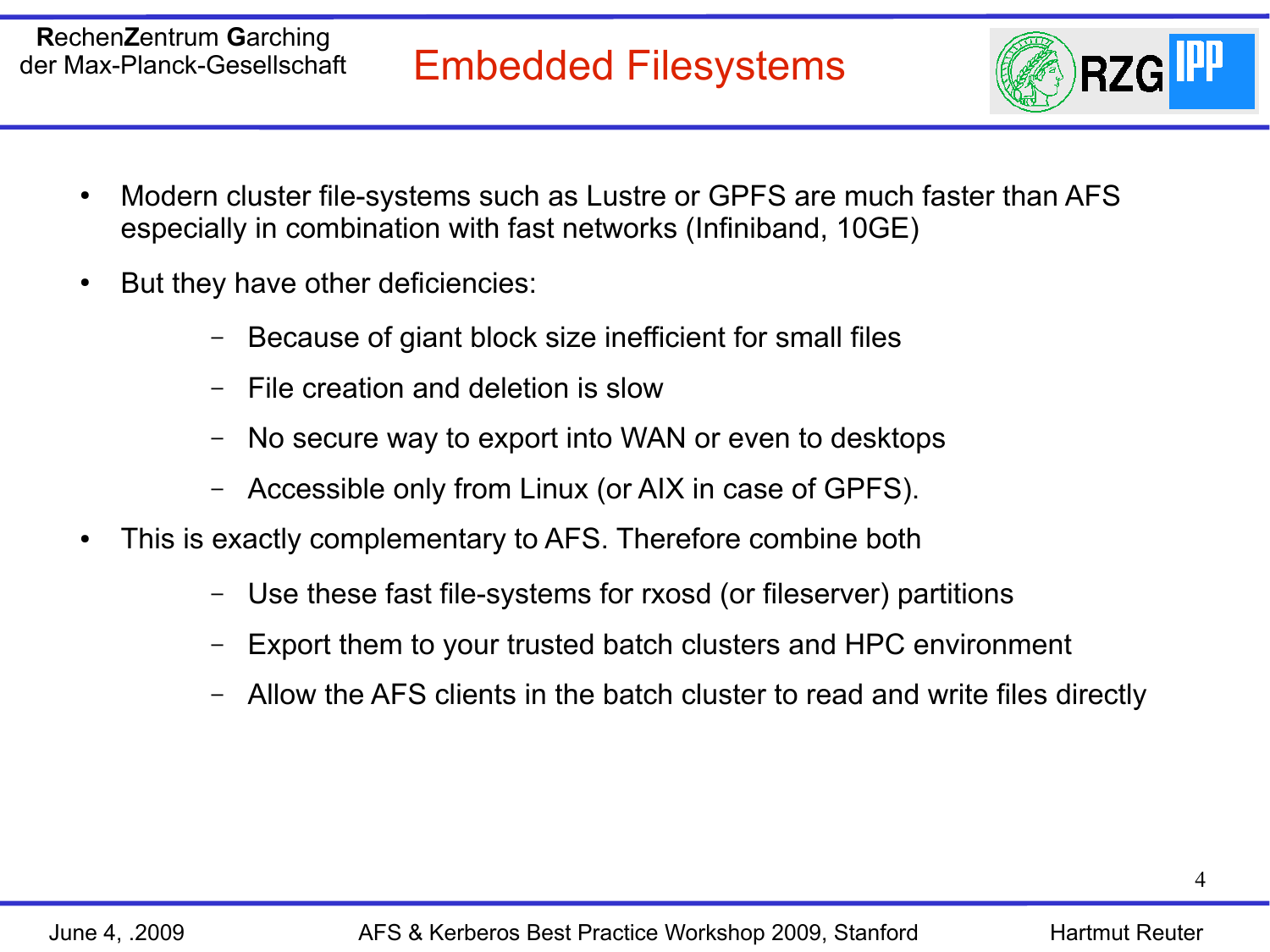## **History**



This idea is not completely new:

• Already in 2004 I gave a talk at CERN about using shared filesystems for AFS

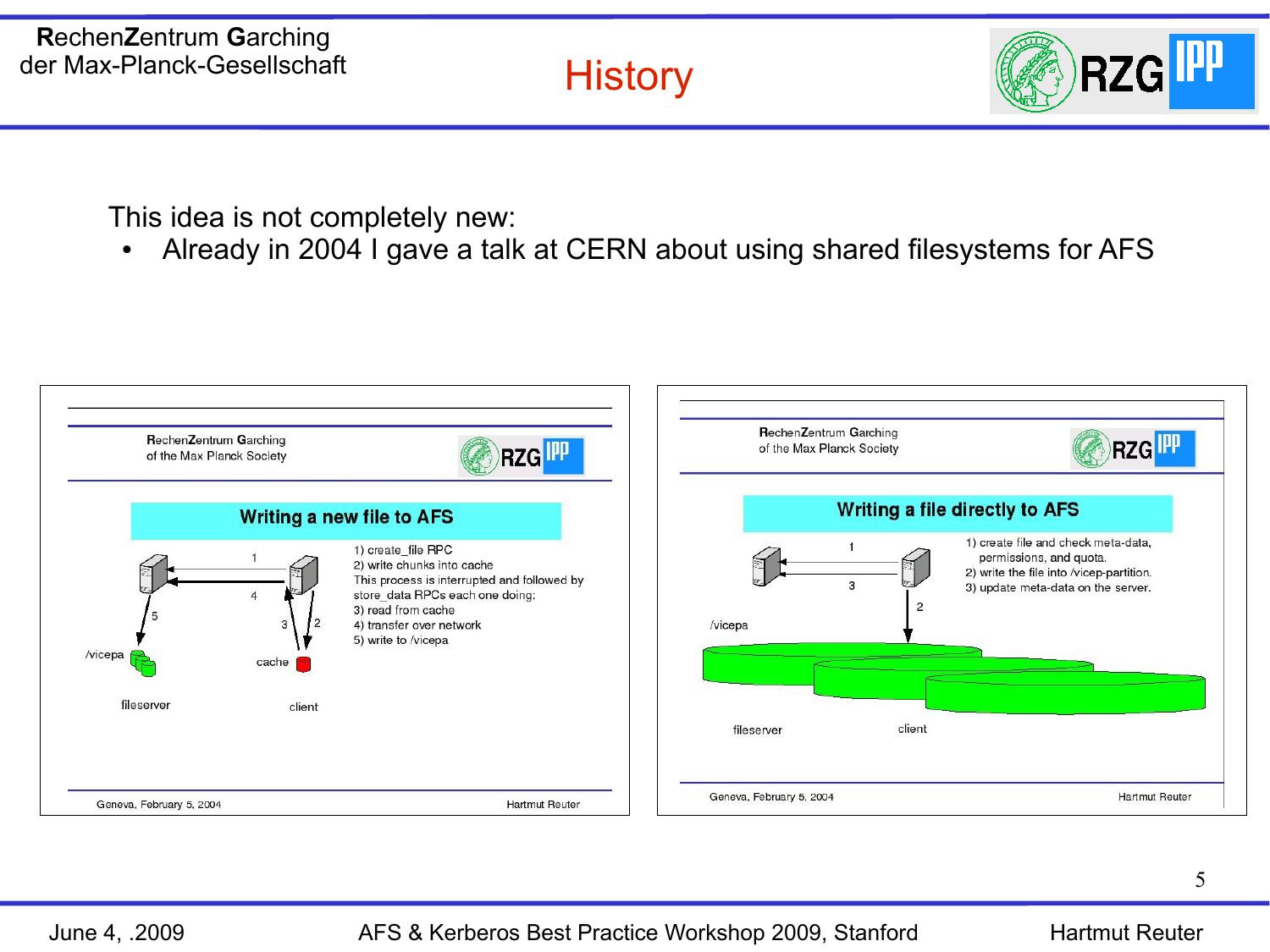## History: DEISA in 2003





June 4, .2009 AFS & Kerberos Best Practice Workshop 2009, Stanford Hartmut Reuter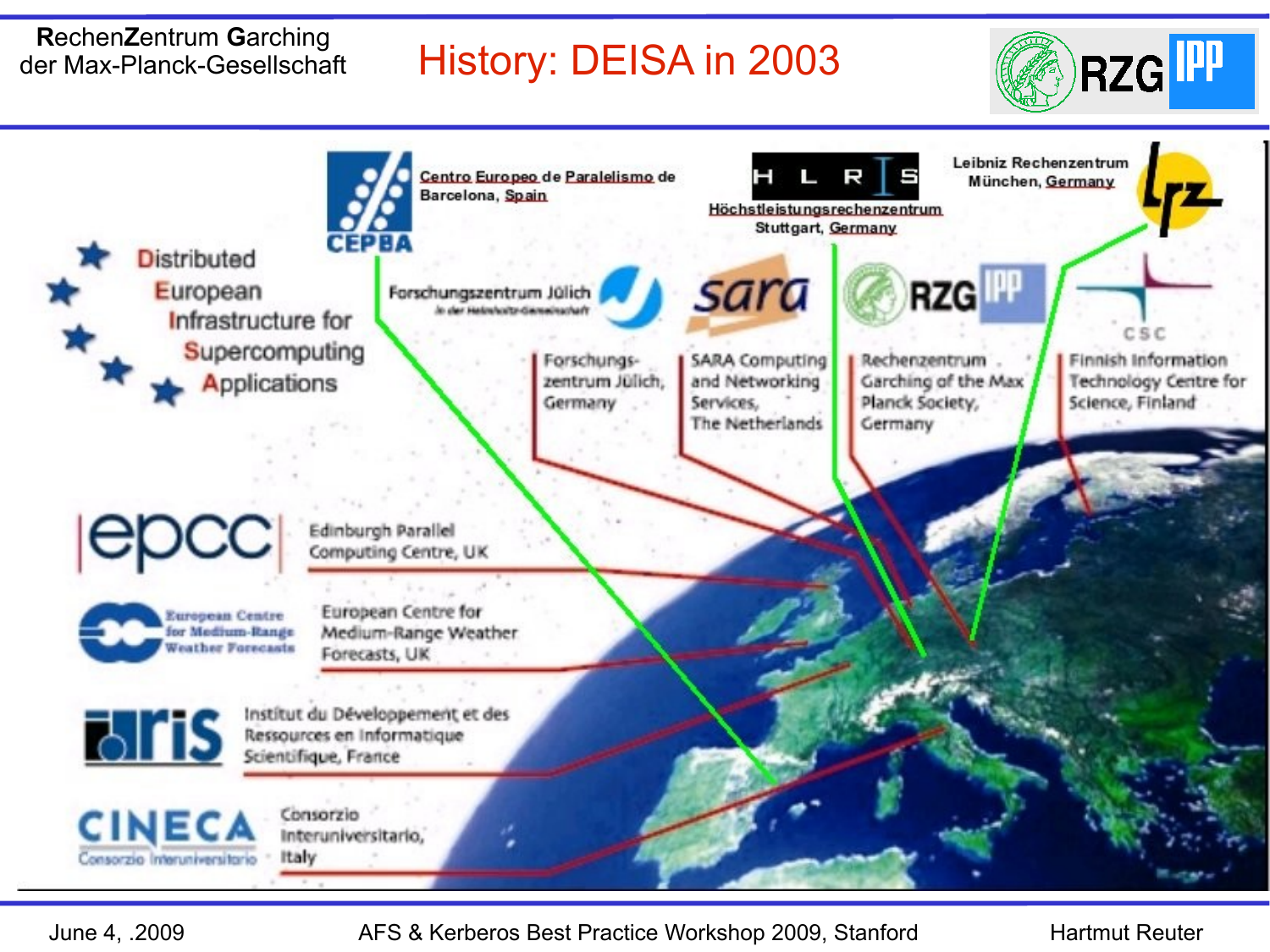

- 2003 six years ago the European supercomputing project DEISA installed a private 1 Gbit/s network between
	- FZJ, Jülich, Germany
	- RZG, Garching, Germany
	- Idris, Paris, France
	- Cineca, Bologna, Italy
- After some tuning GPFS was able to transfer data with 100 MB/s
	- AFS reached only 1 MB/s (small window size, high round trip time)
- Therefore it was worth to look closer at how AFS could make use of an underlying shared filesystem (in this case GPFS)
	- Put the AFS fileserver's vice partition into GPFS
	- Add a new RPC to ask the fileserver for the path and to check permissions
	- Let the AFS client read or write files directly from/to GPFS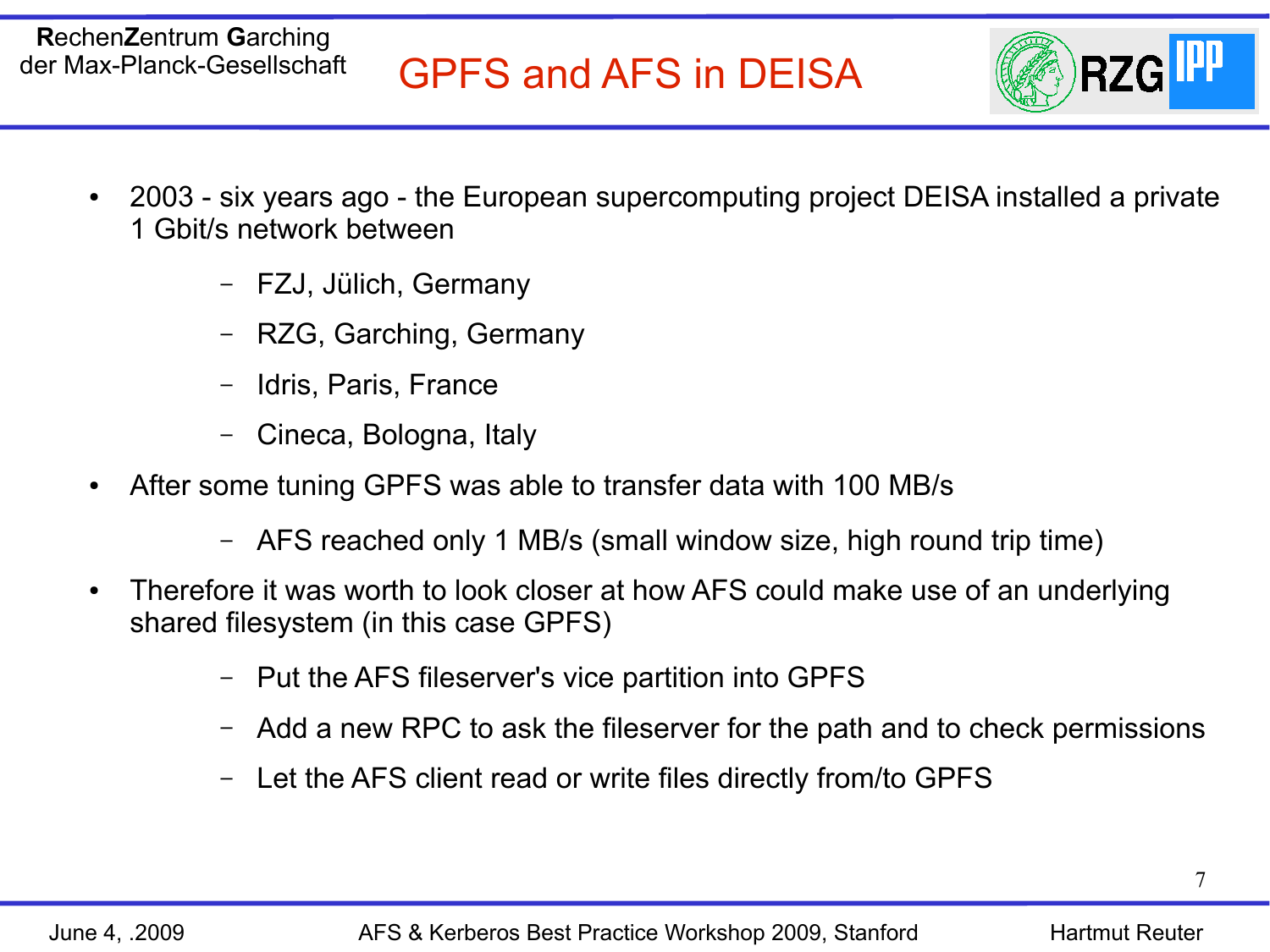

- The 1<sup>st</sup> implementation bypassed completely the cache being implemented in osi\_vnodeops.c.
	- very fast for sequential read and write when large buffers were used, but
	- not everything worked (configure OpenAFS didn't, compile did).
	- different for each architecture / OS
- Tests 2003 with
	- GPFS at RZG
	- StoreNext at CASPUR, Rome
- Current implementation was written together with OpenAFS+OSD
	- uses the cache (preferably memory cache)
	- required restructuring of the cache manager code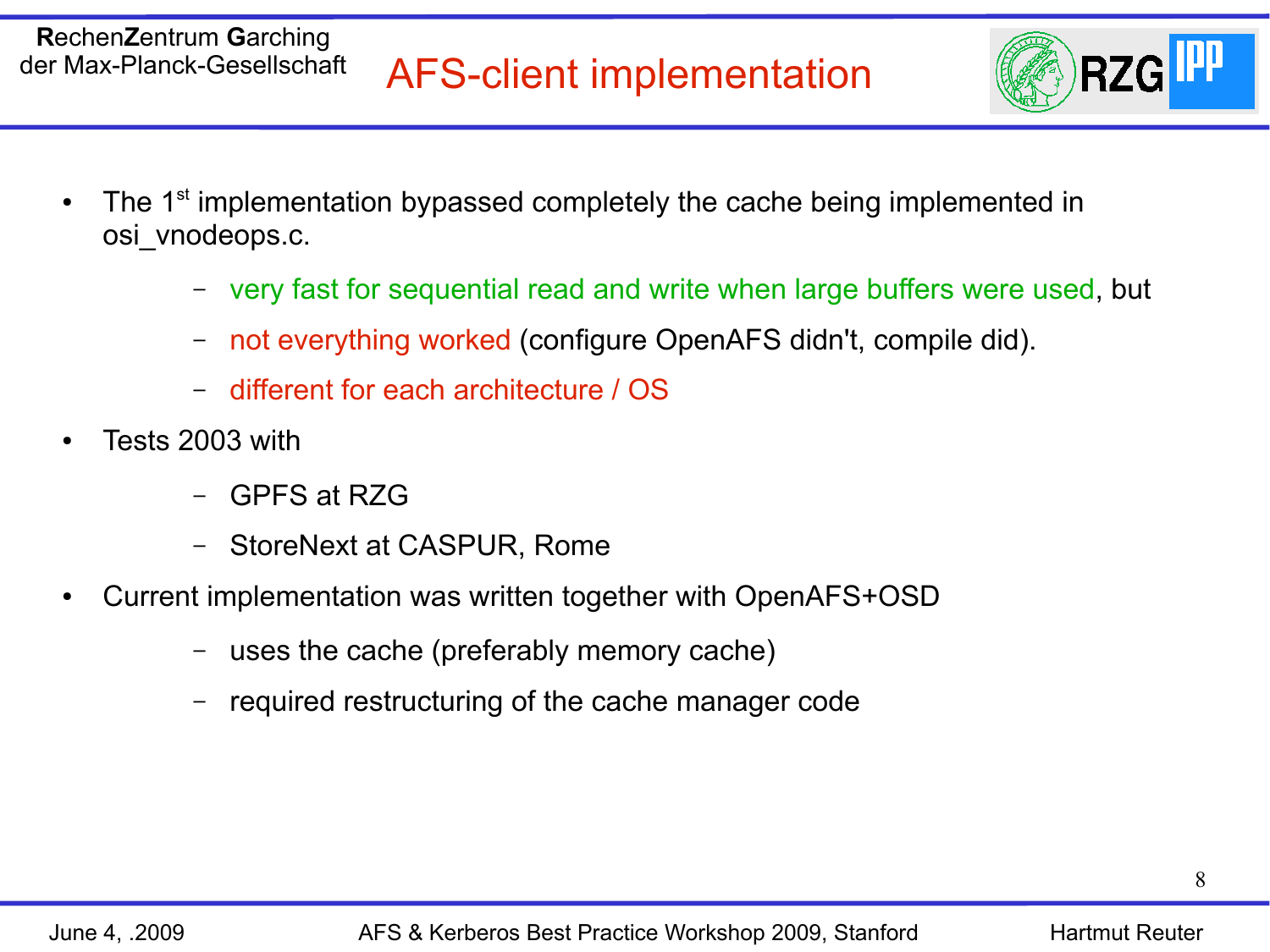

The restructured AFS cache manager allows for multiple protocols

0 == rx-fileserver (the classical AFS protocol)

1 == vicep-access (embedded filesystems)

2 == rxosd (object storage)

- The "fis protocol" command can enable or disable use of "vicep" or "rxosd"
- The vcache entry contains a field "protocol" to specify for each file which protocol is to be used, default is 0.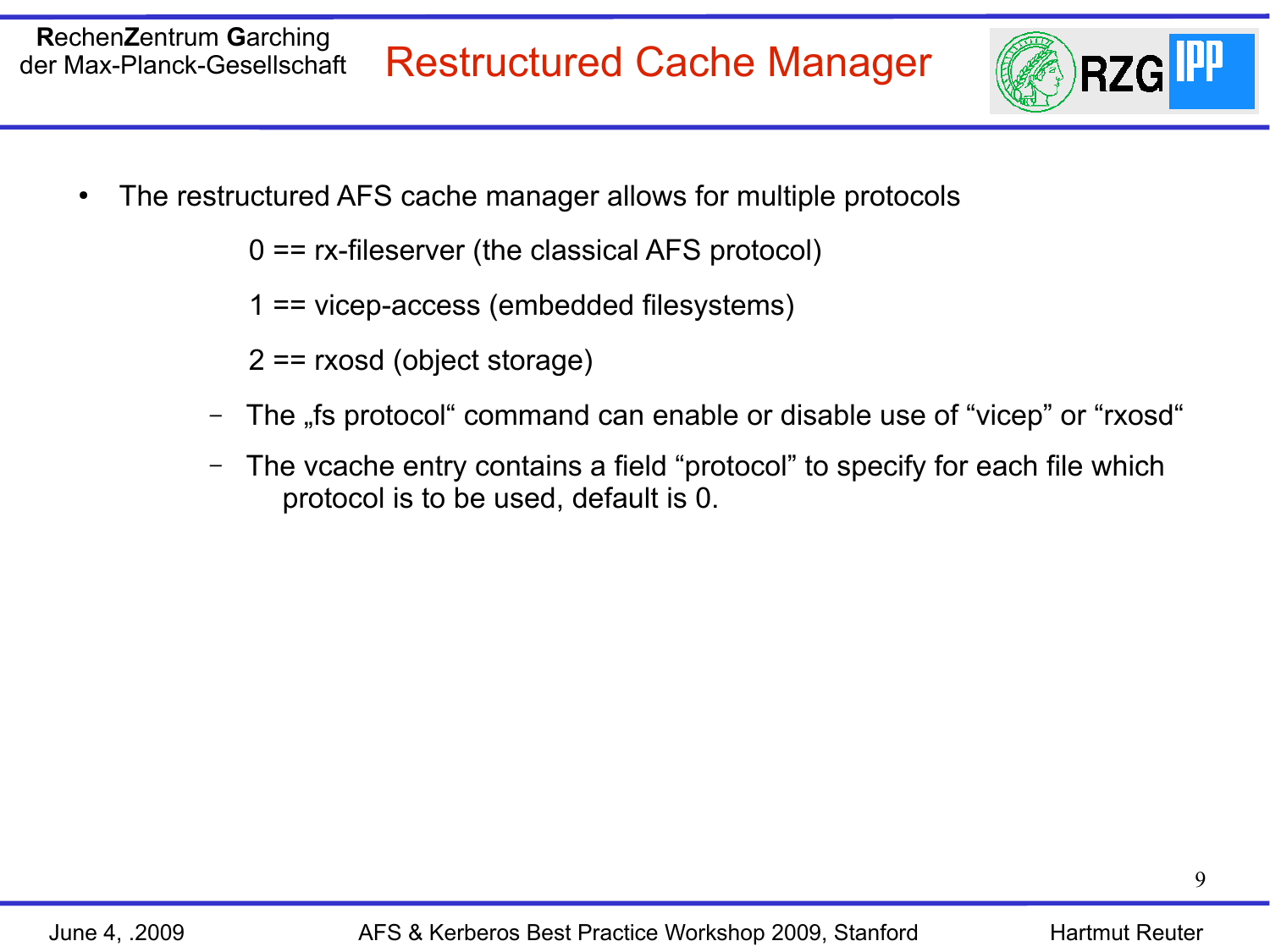

- How can the cache manager know about visible vicep partitions?
	- Fileservers write their "sysid" file into the partition
	- Rxosds write an "osdid" file into the partition
	- "afsd -check-osds" and "afsd -check-fspartitions" inform the cache manager about visible vicep partitions belonging to rxosds or fileservers
		- The fileserver with the uuid found in the sysid file gets a flag
		- Volumes on such a fileserver also get a flag
- Plain AFS files:
	- If the volume is flagged the cache manager uses a special RPC to the fileserver to get the file's path information
	- If the file can be opened protocol for the file is set to 1 and all I/O is done directly
	- When the user closes the AFS file also the vicep-file gets closed
- OSD file:
	- If the file consists in a single object on a visible rxosd partition protocol is set to 1
	- Then similar procedure as for plain AFS file.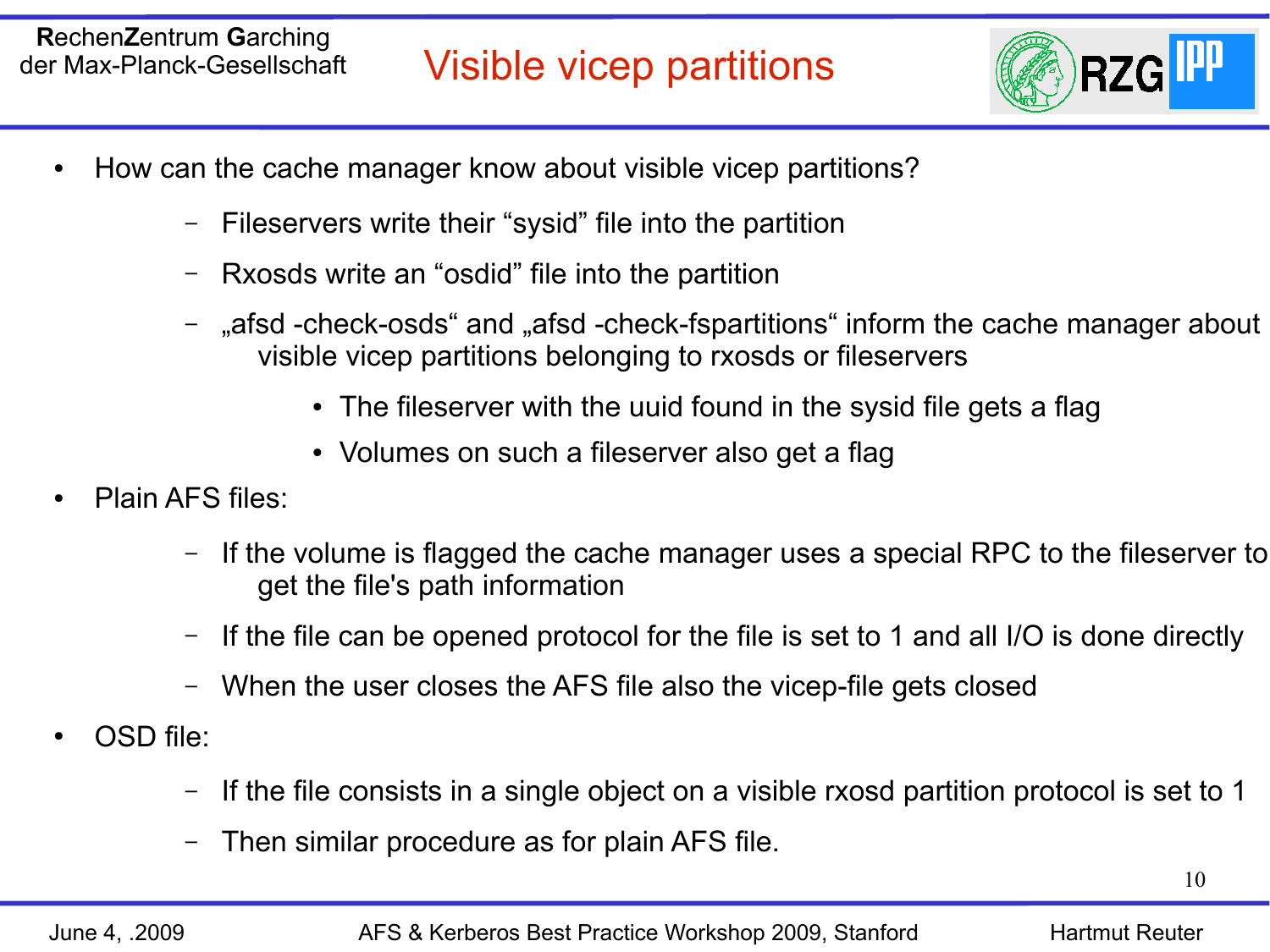HEPIX-Tests (1)

**RZG** 

- The "HEPIX Storage Working Group" developed last year a use case for distributed storage systems based on CERN's soft- and middleware stack for CMS
- In a 1<sup>st</sup> round in 2008 at FZK (Forschungszentrum Karlsruhe) the following systems Andrei Maslennikov compared: AFS, DCACHE, LUSTRE, and XROOTD.





Source: "HEPIX storage working group, - progress report, 2.2008-", Andrei Maslennikov, Taipei October 20, 2008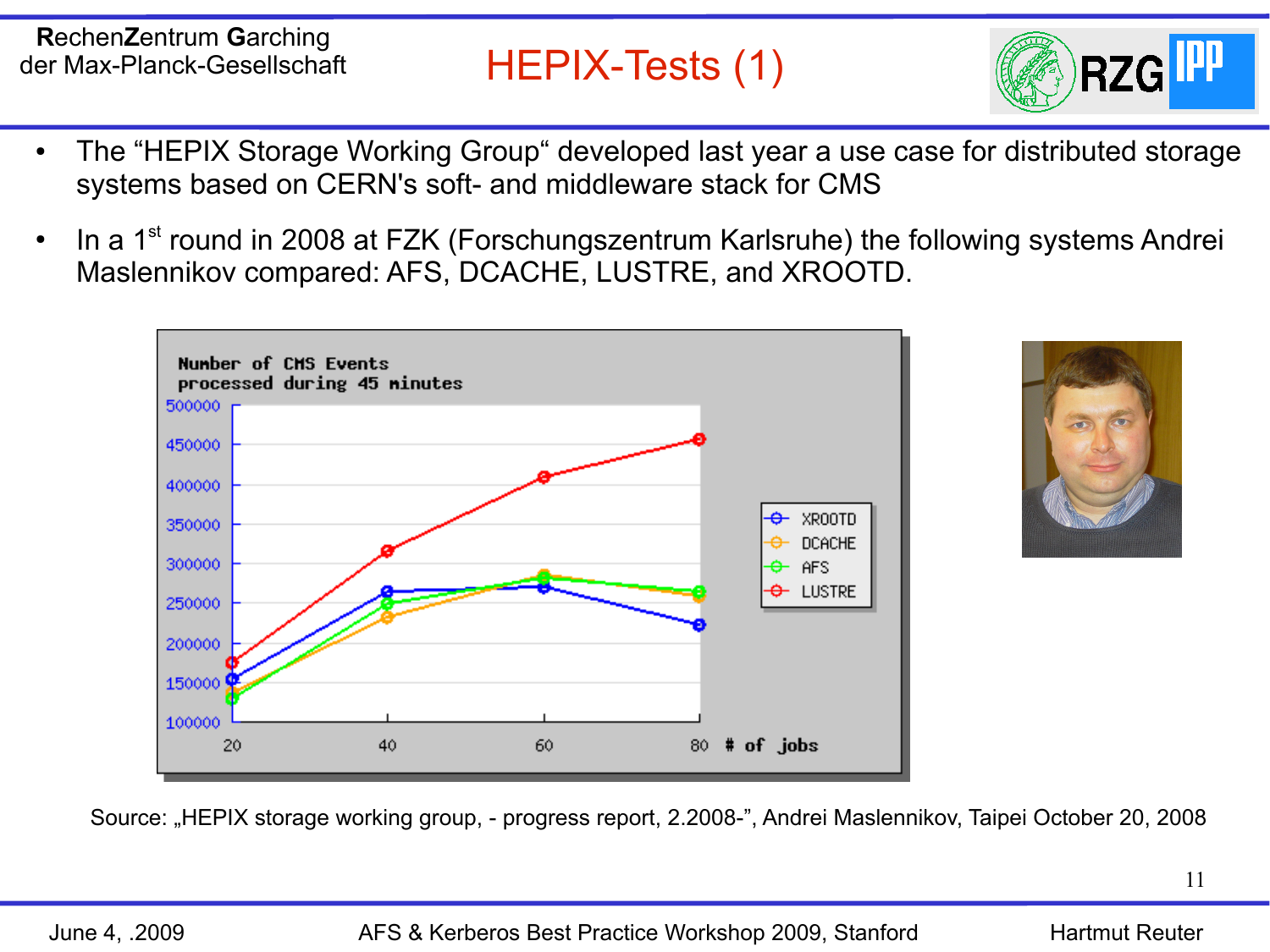

In a  $2<sup>nd</sup>$  round of tests in February/March 2009 again at FZK, but with a different server hardware the following systems were compared: LUSTRE, GPFS, embedded Lustre, embedded GPFS.



Source: "HEPIX storage working group, - progress report, 1.2009-", Andrei Maslennikov, Umeå, May 27, 2009

Embedded GPFS is very near to native GPFS, imbedded Lustre is slow because of workaround (open and close for each chunk) in the AFS client for a problem with Lustre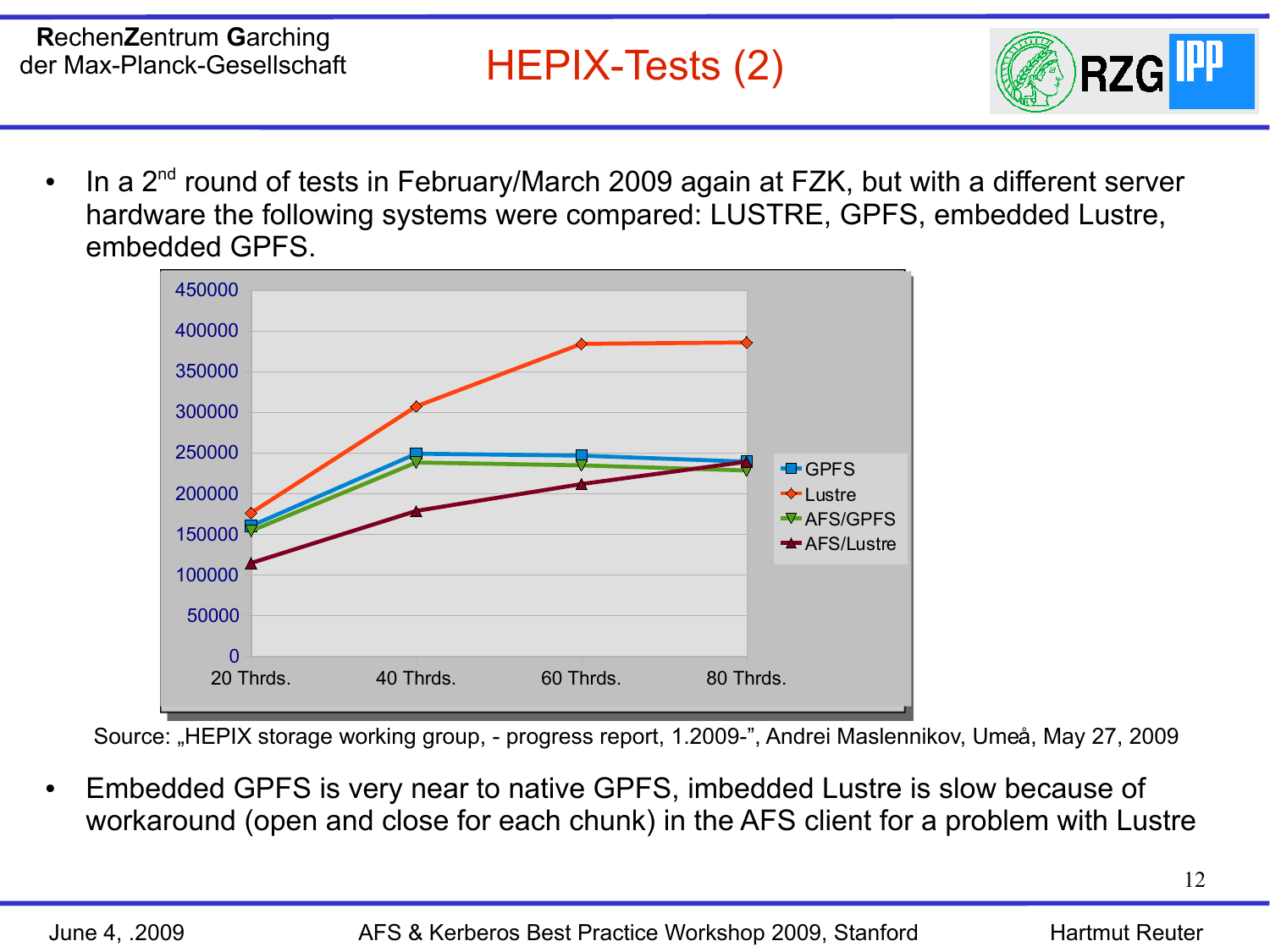## Embedded Lustre at DESY Zeuthen



- While testing AFS with Lustre at DESY Zeuthen Felix Frank found a solution for the Lustre problem seen at Karlsruhe getting rid of the many open/close calls. Basically same client as in Karlsruhe used for GPFS
- Lustre  $(1.6.7 \text{ or } 1.8)$  configuration:
	- OSS on Dell 1950, 2 2.33 Ghz CPUs 8 GB memory, SL 5.3
	- OST on RAID6 PERC6 controller (13+2) 1TB sata disks in Dell MD1000 enclosure connected with 2 Quadlane SAS cables.
	- No striping over OSTs, DDR Infiniband to clients
- Felix tested the performance with sequential write/read of large files:

**write** of 34359738368 bytes took 151.388 sec.

close took 0.134 sec.

Total data rate = **221449 Kbytes/sec**. for **write**

**read** of 34359738368 bytes took 127.308 sec.

close took 0.000 sec.

Total data rate = **263564 Kbytes/sec**. for **read**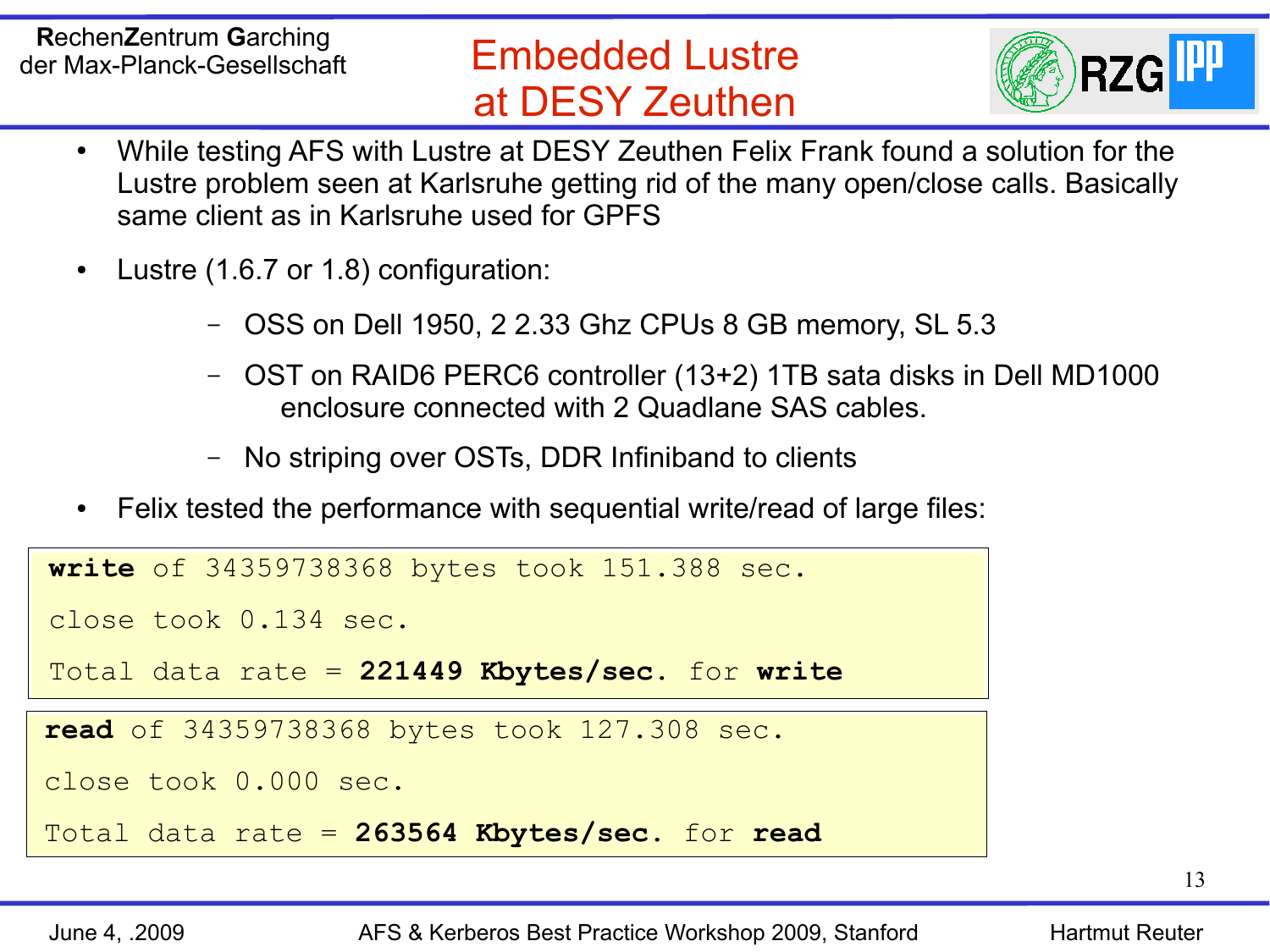

Also reads on two clients at the same time are fast:

Total data rate = 270145 Kbytes/sec. for read

Total data rate = 260697 Kbytes/sec. for read

- The total throughput of  $\sim$  518 MB/s shows that we are not at the limit of the server.
- The AFS-clients had 256 MB memory cache with 1 MB chunk size.
	- The performance depends on the chunk size:
	- With 64 KB chunks it goes down to 200 MB/s

Typical speed of normal AFS client

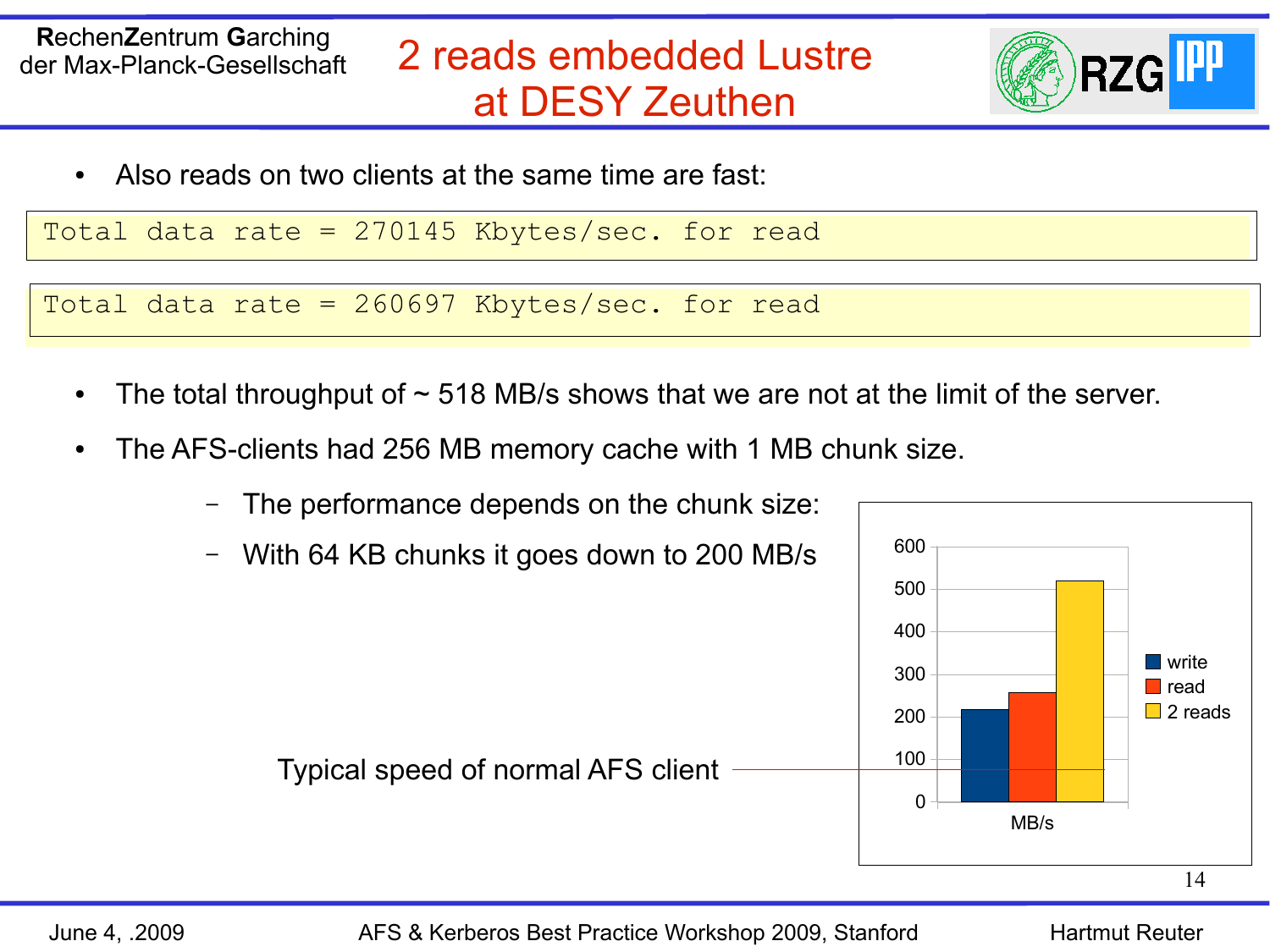

• In a 3<sup>nd</sup> round of tests in yetserday again at FZK, but with the server hardware from March only Lustre and in AFS embedded Lustre were compared.



Source: SMS from Andrei Maslennikov, Umeå, , June, 3,2009

Now with the modified client embedded Lustre comes close to Lustre native.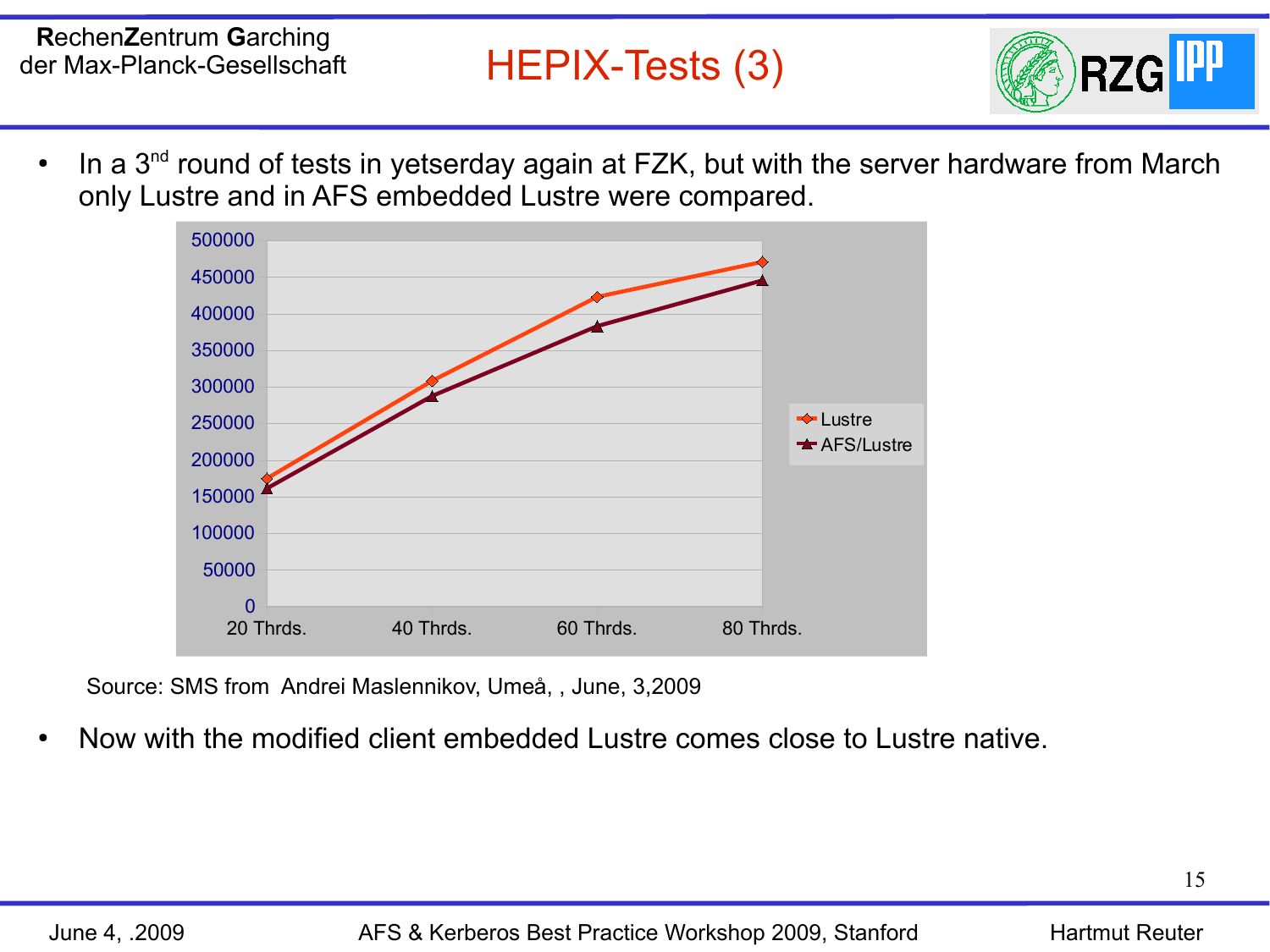

- Since the last workshop **Felix Frank** (DESY Zeuthen) implemented the **policies**. Policies are rules stored in the OSD-database which have a number and a name. A policiy number can be set for a whole volume or individual directories inside the volume.
- The fileserver gets the policies from the OSD-database and applies the rule when new files in the directory or volume are created or written for the  $1<sup>st</sup>$  time.
- Policies basically can use filenames (suffixes or regular expressions) and file size to state whether a file
	- should be stored on the local disk or go into object storage
	- and if into object storage whether striped or mirrorered
	- and if striped with which stripe size.
- Simple example:

 **3 root ~'\*.root' => location=osd, stop;**



16 Means: all files with suffix "root" should be stored in object storage independent of their size. (Typical problem in the HEP-community because root does an fsync() after writing the tiny header or the file).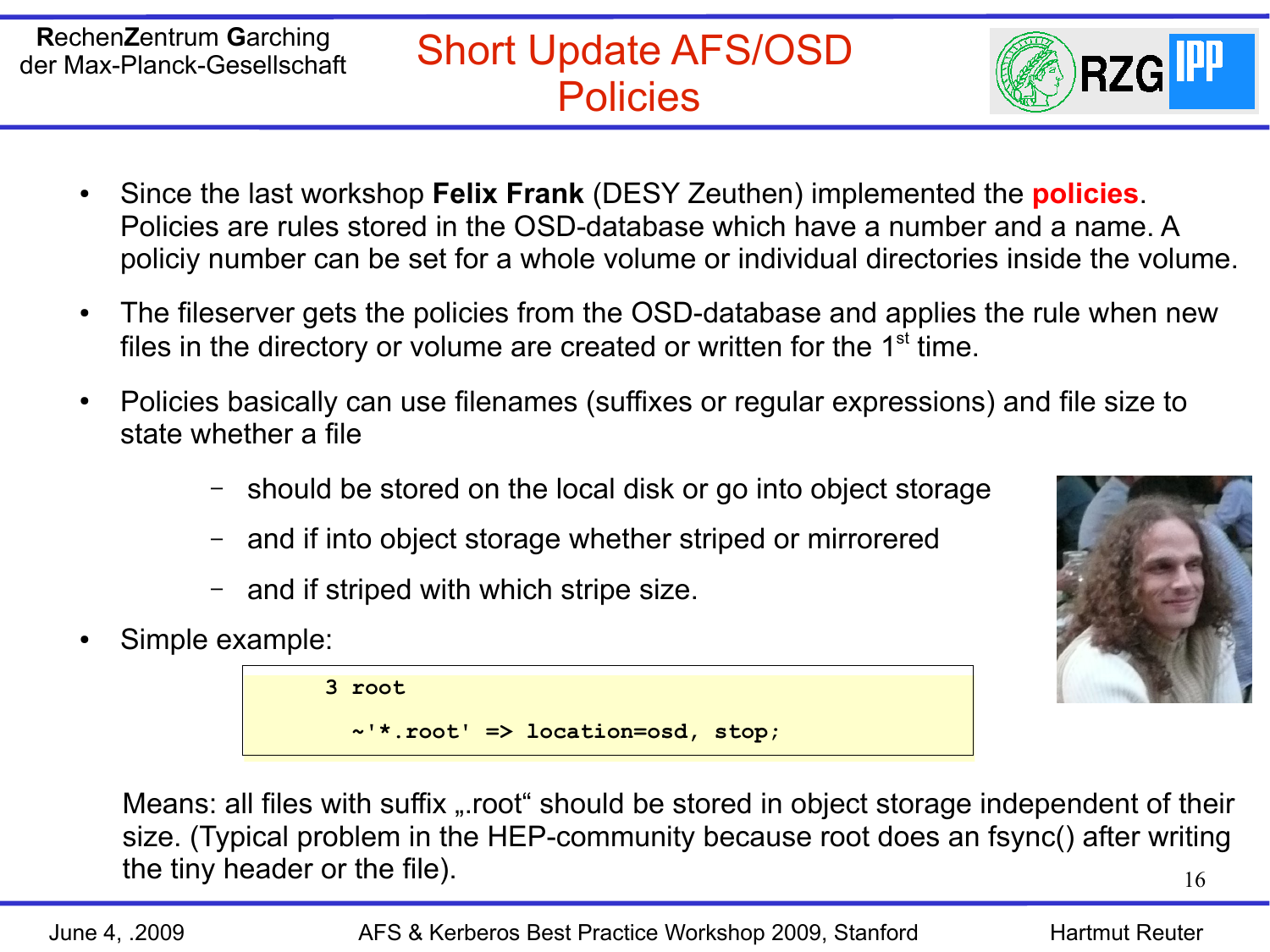### File creation rate



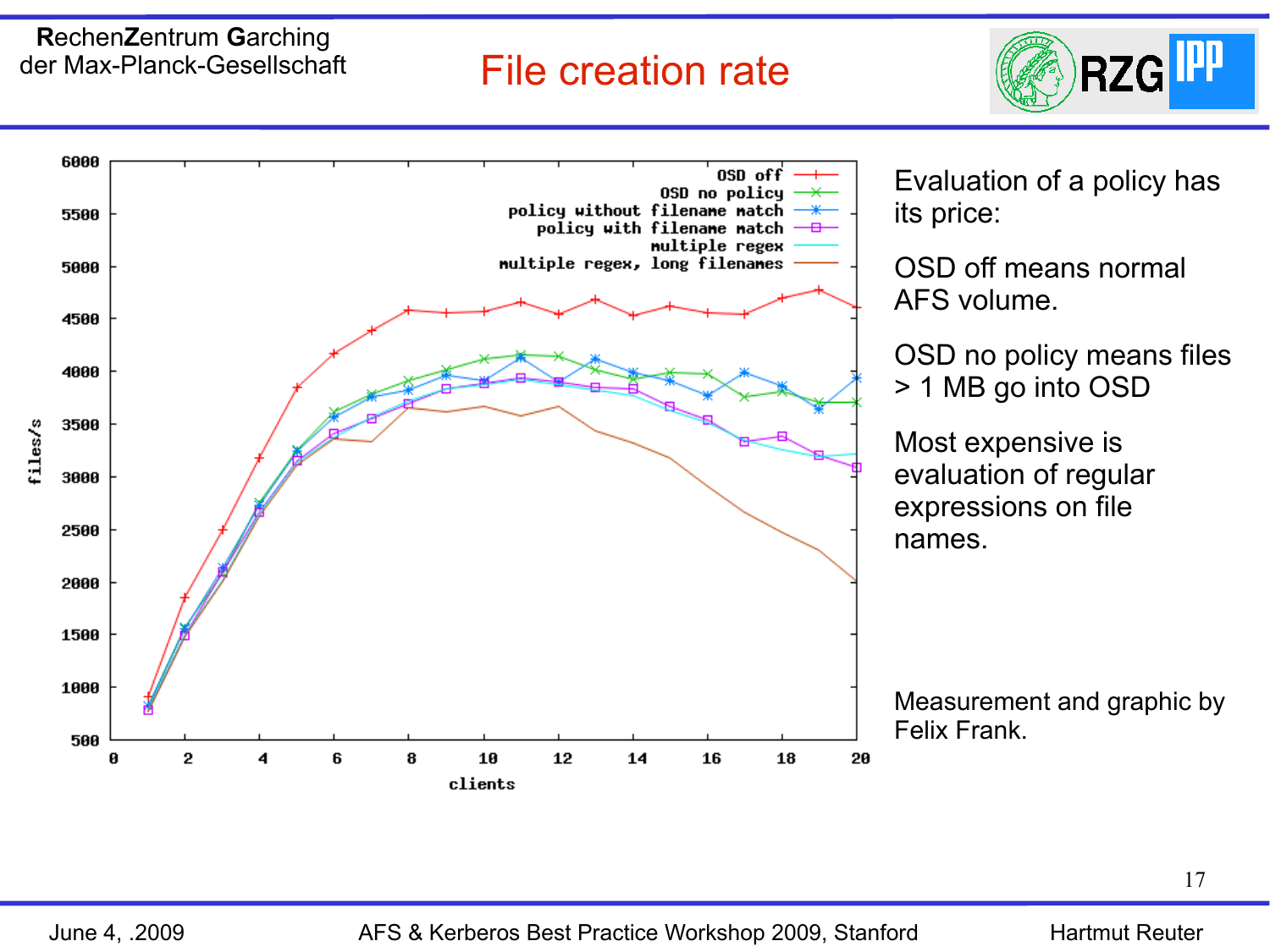

#### Read throughput of a single file, either replicated or in OSD plain or mirrored Tests with 2 server machines acting as fileservers and OSDs.

RO-replication and mirroring of OSD file are nearly equivalent for read, but mirrored OSD file can be overwritten.



June 4, .2009 AFS & Kerberos Best Practice Workshop 2009, Stanford Hartmut Reuter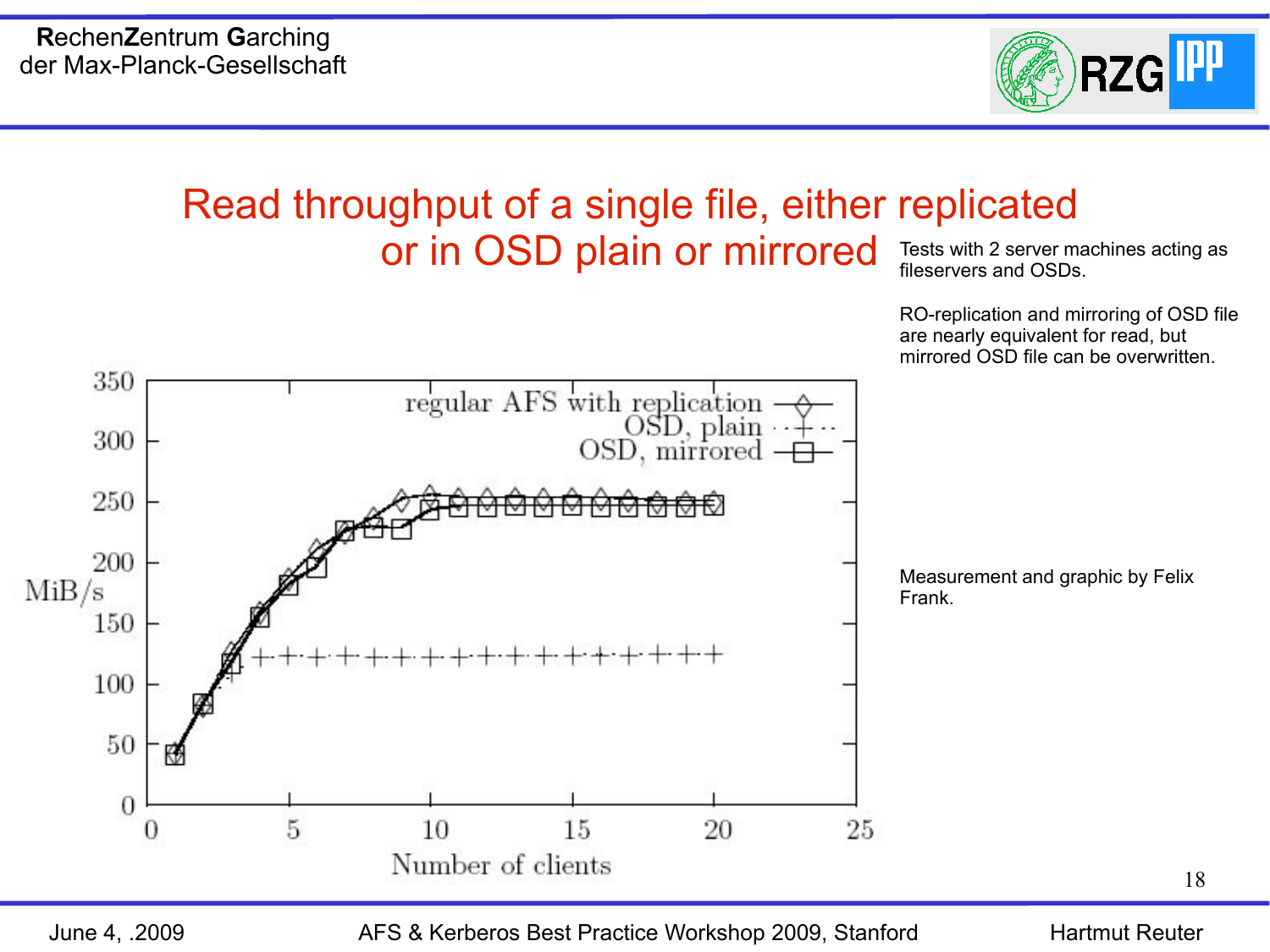#### **R**echen**Z**entrum **G**arching der Max-Planck-Gesellschaft Reading a single file in OSD either mirrored or striped



**RZGI**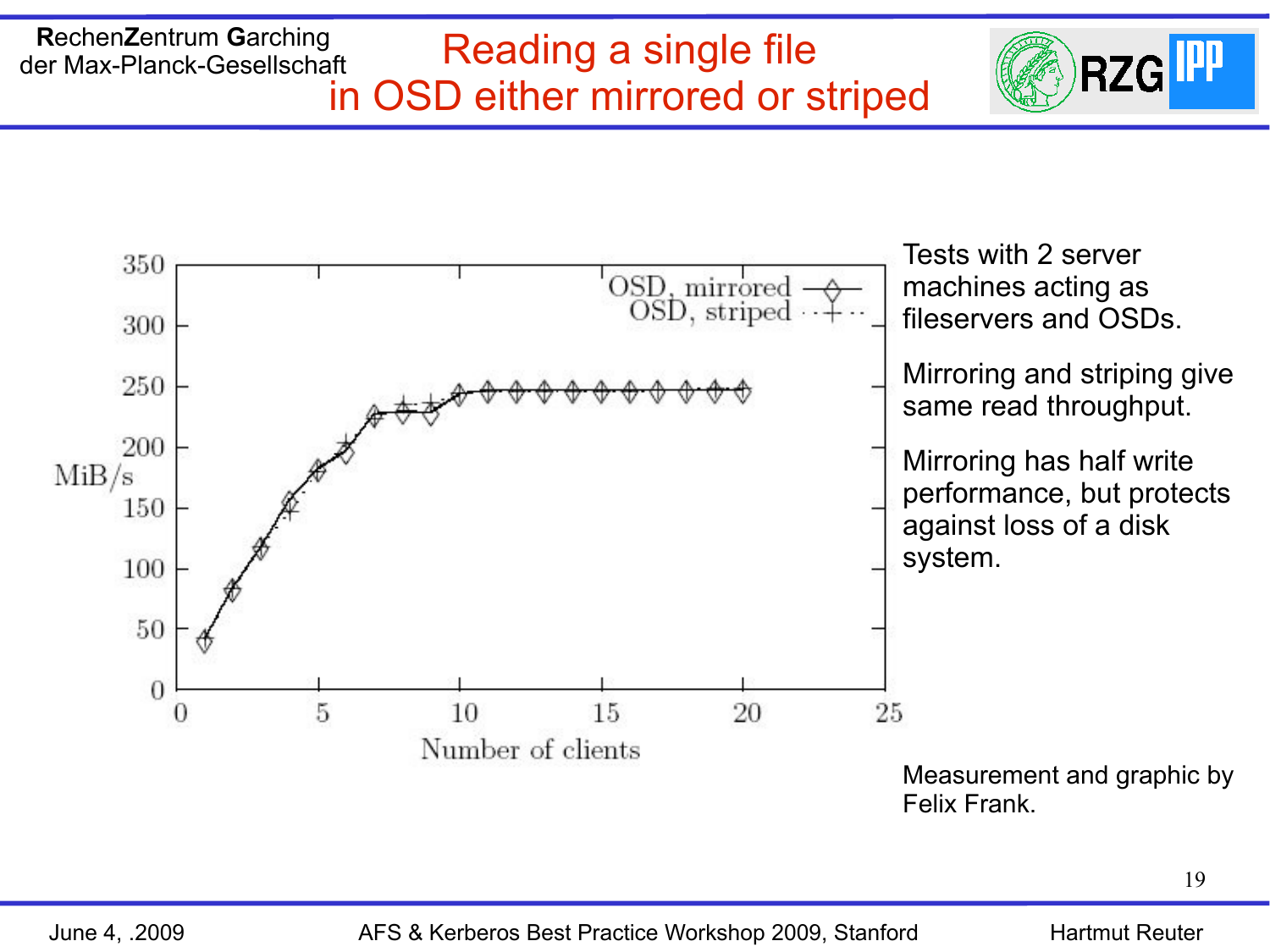

## Read throughput of a single striped file



June 4, .2009 AFS & Kerberos Best Practice Workshop 2009, Stanford Hartmut Reuter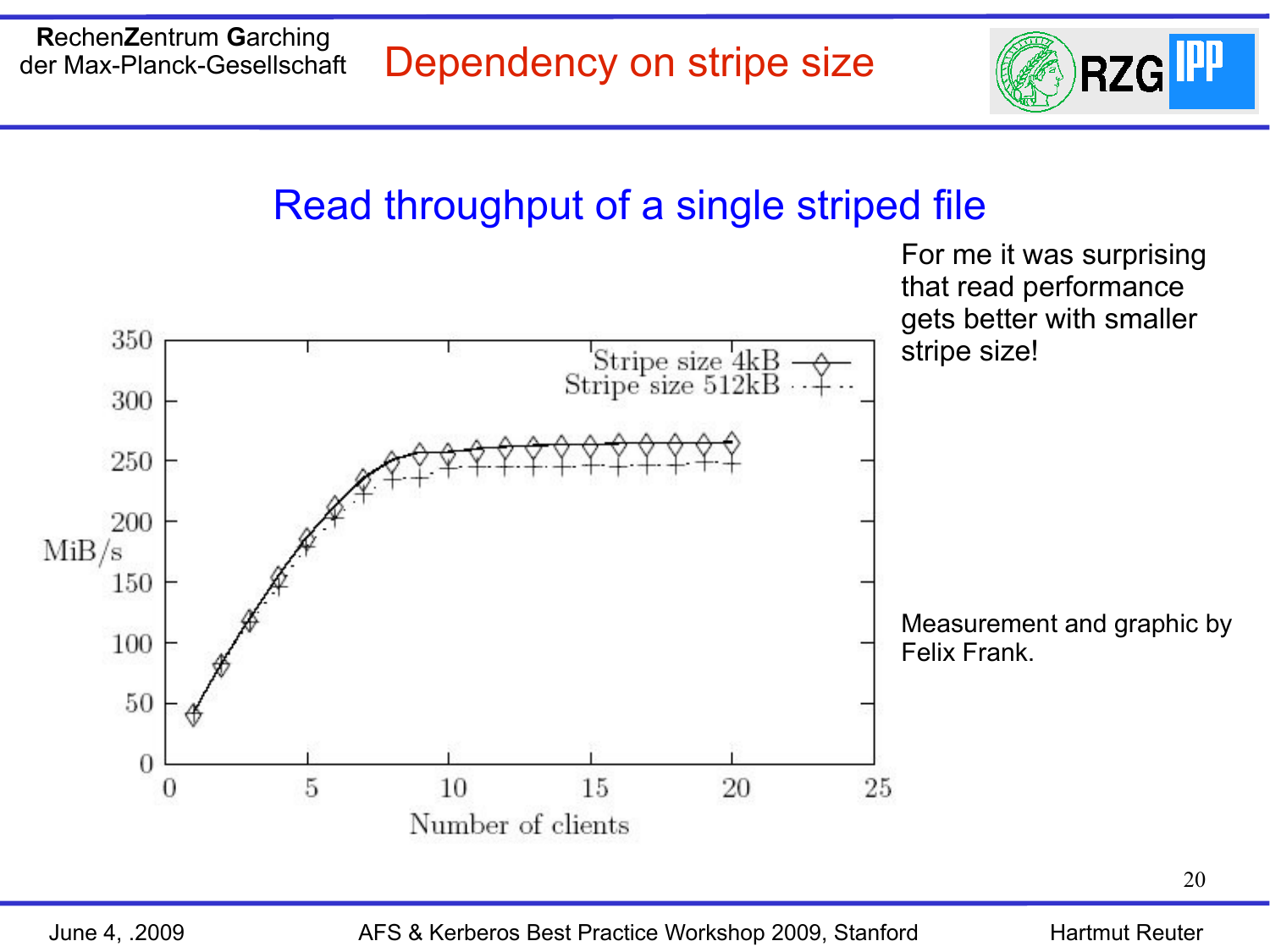

- 40 fileservers with 195 TB disk space
- 21 non-archival OSDs with 100 TB disk space
- 2 archival OSD with HSM system TSM-HSM, will be replaced by HPSS by the end of the year
- 27000 volumes
- 8700 users
	- 300 TB total data
		- 4 TB data written per day
		- 8 TB data read per day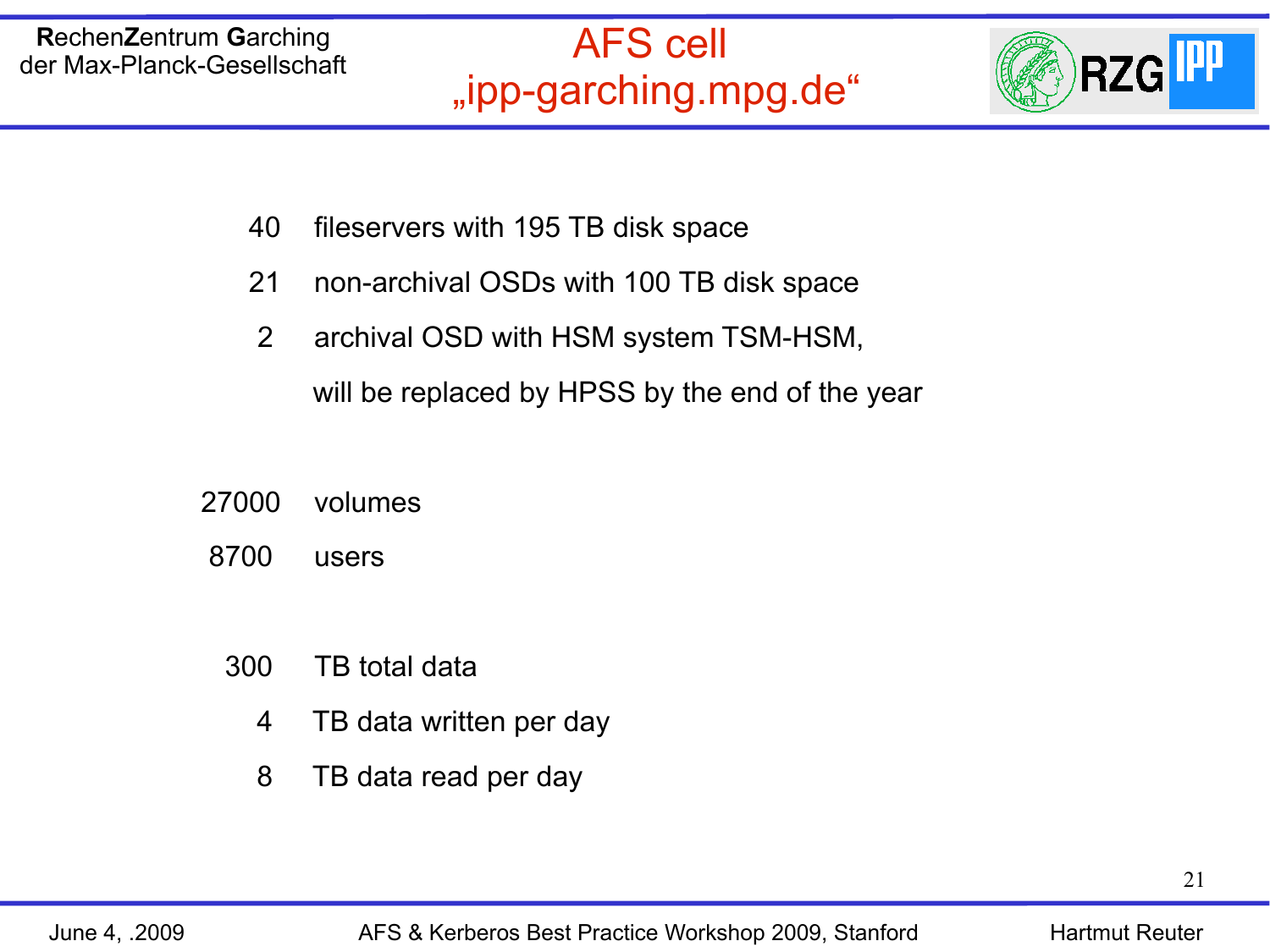## File Size Histogram



| 4 KB 64853397 50.31<br>50.31 80.867 GB 0.03 0.03<br>$0$ B $-$<br>8.04<br>8 KB 10368948<br>58.35<br>56.730 GB<br>0.02<br>0.04<br>$4$ KB $-$<br>9157574<br>7.10<br>65.46<br>0.03<br>$8 KB -$<br>$16$ $KB$<br>97.675 GB<br>0.08<br>7.99<br>32 KB 10300431<br>73.45<br>215.601 GB<br>0.07<br>0.15<br>$16$ KB $-$<br>6.16<br>79.61<br>363.820 GB<br>$32$ KB $-$<br>64 KB<br>7942739<br>0.12<br>0.26<br>4.66<br>64 KB - 128 KB<br>6006376<br>84.27<br>523.980 GB<br>0.17<br>0.43<br>3.11<br>87.37<br>709.525 GB<br>$128$ KB - $256$ KB<br>4005120<br>0.23<br>0.66<br>3.38<br>90.76<br>0.49<br>$256$ KB - $512$ KB<br>4360813<br>1.484 TB<br>1.16<br>1.980 TB<br>2.38<br>$1 \text{ MB}$<br>93.14<br>0.66<br>1.82<br>$512$ KB $-$<br>3067697<br>$\sum$ <sup>2.5</sup><br>$1.59 - 94.73$<br>$2 \text{ MB}$<br>$0.95 -$<br>$1$ MB $-$<br>2051828<br>2.76<br>1.58<br>1.78<br>2033889<br>96.31<br>$5.361 \text{ TB}$<br>$2 MB -$<br>$4 \text{ MB}$<br>4.55<br>97.73<br>3.20 7.74<br>1.42<br>$9.617$ TB<br>$4 MB -$<br>$8$ MB<br>1830856<br>0.86<br>98.59<br>12.125 TB<br>$8 MB -$<br>$16$ MB<br>1112483<br>4.03<br>11.77<br>$16 MB -$<br>32 MB<br>598374<br>0.46<br>99.05<br>12.370 TB<br>15.88<br>4.11<br>99.42<br>32<br>64 MB<br>474283<br>0.37<br>19.651 TB<br>6.53<br>22.41<br>$MB -$<br>0.24<br>99.66<br>30.93<br>$64$ MB $-$<br>128 MB<br>306544<br>25.633 TB<br>8.52<br>256 MB<br>0.13<<br>99.79<br>28.363 TB<br>$128$ MB $-$<br>165577<br>9.43<<br>40.36<br>0.10<br>99.89<br>46.954 TB<br>$256$ MB - $512$ MB<br>130065<br>15.60<br>55.96<br>99.99<br>125479<br>0.10<br>84.709 TB<br>$512$ MB $-$<br>$1$ GB<br>28.15<br>84.11<br>$2$ GB<br>18.967 TB<br>$1$ GB $-$<br>13216<br>$0.01$ 100.00<br>6.30<br>90.41<br>$2 GB -$<br>$4$ GB<br>2264<br>0.00100.00<br>5.896 TB<br>1.96<br>92.37<br>873<br>$4$ GB $-$<br>$8$ GB<br>0.00100.00<br>$5.244$ TB<br>1.74<br>94.11<br>599<br>5.652 TB<br>$8$ GB $-$<br>$16$ GB<br>0.00100.00<br>1.88<br>95.99<br>3.784 TB<br>$16$ GB $-$<br>32 GB<br>174<br>0.00100.00<br>1.26<br>97.25<br>64 GB<br>5.306 TB<br>120<br>$32$ GB $-$<br>0.00100.00<br>1.76<br>99.01<br>$32 GB - 64 GB$<br>$64 GB - 128 GB$<br>$128 GB - 256 GB$<br>$4256 GB - 512 GB$<br>2<br>1.725 TB<br>0.00100.00<br>0.57<br>99.59<br>611.258 GB<br>0.00100.00<br>0.20<br>99.78<br>0.00100.00<br>667.311 GB<br>$0.22$ 100.00<br>Totals: 128909746 Files 300.938 TB |  |
|-----------------------------------------------------------------------------------------------------------------------------------------------------------------------------------------------------------------------------------------------------------------------------------------------------------------------------------------------------------------------------------------------------------------------------------------------------------------------------------------------------------------------------------------------------------------------------------------------------------------------------------------------------------------------------------------------------------------------------------------------------------------------------------------------------------------------------------------------------------------------------------------------------------------------------------------------------------------------------------------------------------------------------------------------------------------------------------------------------------------------------------------------------------------------------------------------------------------------------------------------------------------------------------------------------------------------------------------------------------------------------------------------------------------------------------------------------------------------------------------------------------------------------------------------------------------------------------------------------------------------------------------------------------------------------------------------------------------------------------------------------------------------------------------------------------------------------------------------------------------------------------------------------------------------------------------------------------------------------------------------------------------------------------------------------------------------------------------------------------------------------------------------------------------------------------------------------------------------------------------------------------------------------------------------------------------------------------------------------------------|--|
|                                                                                                                                                                                                                                                                                                                                                                                                                                                                                                                                                                                                                                                                                                                                                                                                                                                                                                                                                                                                                                                                                                                                                                                                                                                                                                                                                                                                                                                                                                                                                                                                                                                                                                                                                                                                                                                                                                                                                                                                                                                                                                                                                                                                                                                                                                                                                                 |  |
|                                                                                                                                                                                                                                                                                                                                                                                                                                                                                                                                                                                                                                                                                                                                                                                                                                                                                                                                                                                                                                                                                                                                                                                                                                                                                                                                                                                                                                                                                                                                                                                                                                                                                                                                                                                                                                                                                                                                                                                                                                                                                                                                                                                                                                                                                                                                                                 |  |
|                                                                                                                                                                                                                                                                                                                                                                                                                                                                                                                                                                                                                                                                                                                                                                                                                                                                                                                                                                                                                                                                                                                                                                                                                                                                                                                                                                                                                                                                                                                                                                                                                                                                                                                                                                                                                                                                                                                                                                                                                                                                                                                                                                                                                                                                                                                                                                 |  |
|                                                                                                                                                                                                                                                                                                                                                                                                                                                                                                                                                                                                                                                                                                                                                                                                                                                                                                                                                                                                                                                                                                                                                                                                                                                                                                                                                                                                                                                                                                                                                                                                                                                                                                                                                                                                                                                                                                                                                                                                                                                                                                                                                                                                                                                                                                                                                                 |  |
|                                                                                                                                                                                                                                                                                                                                                                                                                                                                                                                                                                                                                                                                                                                                                                                                                                                                                                                                                                                                                                                                                                                                                                                                                                                                                                                                                                                                                                                                                                                                                                                                                                                                                                                                                                                                                                                                                                                                                                                                                                                                                                                                                                                                                                                                                                                                                                 |  |
|                                                                                                                                                                                                                                                                                                                                                                                                                                                                                                                                                                                                                                                                                                                                                                                                                                                                                                                                                                                                                                                                                                                                                                                                                                                                                                                                                                                                                                                                                                                                                                                                                                                                                                                                                                                                                                                                                                                                                                                                                                                                                                                                                                                                                                                                                                                                                                 |  |
|                                                                                                                                                                                                                                                                                                                                                                                                                                                                                                                                                                                                                                                                                                                                                                                                                                                                                                                                                                                                                                                                                                                                                                                                                                                                                                                                                                                                                                                                                                                                                                                                                                                                                                                                                                                                                                                                                                                                                                                                                                                                                                                                                                                                                                                                                                                                                                 |  |
|                                                                                                                                                                                                                                                                                                                                                                                                                                                                                                                                                                                                                                                                                                                                                                                                                                                                                                                                                                                                                                                                                                                                                                                                                                                                                                                                                                                                                                                                                                                                                                                                                                                                                                                                                                                                                                                                                                                                                                                                                                                                                                                                                                                                                                                                                                                                                                 |  |
|                                                                                                                                                                                                                                                                                                                                                                                                                                                                                                                                                                                                                                                                                                                                                                                                                                                                                                                                                                                                                                                                                                                                                                                                                                                                                                                                                                                                                                                                                                                                                                                                                                                                                                                                                                                                                                                                                                                                                                                                                                                                                                                                                                                                                                                                                                                                                                 |  |
|                                                                                                                                                                                                                                                                                                                                                                                                                                                                                                                                                                                                                                                                                                                                                                                                                                                                                                                                                                                                                                                                                                                                                                                                                                                                                                                                                                                                                                                                                                                                                                                                                                                                                                                                                                                                                                                                                                                                                                                                                                                                                                                                                                                                                                                                                                                                                                 |  |
|                                                                                                                                                                                                                                                                                                                                                                                                                                                                                                                                                                                                                                                                                                                                                                                                                                                                                                                                                                                                                                                                                                                                                                                                                                                                                                                                                                                                                                                                                                                                                                                                                                                                                                                                                                                                                                                                                                                                                                                                                                                                                                                                                                                                                                                                                                                                                                 |  |
|                                                                                                                                                                                                                                                                                                                                                                                                                                                                                                                                                                                                                                                                                                                                                                                                                                                                                                                                                                                                                                                                                                                                                                                                                                                                                                                                                                                                                                                                                                                                                                                                                                                                                                                                                                                                                                                                                                                                                                                                                                                                                                                                                                                                                                                                                                                                                                 |  |
|                                                                                                                                                                                                                                                                                                                                                                                                                                                                                                                                                                                                                                                                                                                                                                                                                                                                                                                                                                                                                                                                                                                                                                                                                                                                                                                                                                                                                                                                                                                                                                                                                                                                                                                                                                                                                                                                                                                                                                                                                                                                                                                                                                                                                                                                                                                                                                 |  |
|                                                                                                                                                                                                                                                                                                                                                                                                                                                                                                                                                                                                                                                                                                                                                                                                                                                                                                                                                                                                                                                                                                                                                                                                                                                                                                                                                                                                                                                                                                                                                                                                                                                                                                                                                                                                                                                                                                                                                                                                                                                                                                                                                                                                                                                                                                                                                                 |  |
|                                                                                                                                                                                                                                                                                                                                                                                                                                                                                                                                                                                                                                                                                                                                                                                                                                                                                                                                                                                                                                                                                                                                                                                                                                                                                                                                                                                                                                                                                                                                                                                                                                                                                                                                                                                                                                                                                                                                                                                                                                                                                                                                                                                                                                                                                                                                                                 |  |
|                                                                                                                                                                                                                                                                                                                                                                                                                                                                                                                                                                                                                                                                                                                                                                                                                                                                                                                                                                                                                                                                                                                                                                                                                                                                                                                                                                                                                                                                                                                                                                                                                                                                                                                                                                                                                                                                                                                                                                                                                                                                                                                                                                                                                                                                                                                                                                 |  |
|                                                                                                                                                                                                                                                                                                                                                                                                                                                                                                                                                                                                                                                                                                                                                                                                                                                                                                                                                                                                                                                                                                                                                                                                                                                                                                                                                                                                                                                                                                                                                                                                                                                                                                                                                                                                                                                                                                                                                                                                                                                                                                                                                                                                                                                                                                                                                                 |  |
|                                                                                                                                                                                                                                                                                                                                                                                                                                                                                                                                                                                                                                                                                                                                                                                                                                                                                                                                                                                                                                                                                                                                                                                                                                                                                                                                                                                                                                                                                                                                                                                                                                                                                                                                                                                                                                                                                                                                                                                                                                                                                                                                                                                                                                                                                                                                                                 |  |
|                                                                                                                                                                                                                                                                                                                                                                                                                                                                                                                                                                                                                                                                                                                                                                                                                                                                                                                                                                                                                                                                                                                                                                                                                                                                                                                                                                                                                                                                                                                                                                                                                                                                                                                                                                                                                                                                                                                                                                                                                                                                                                                                                                                                                                                                                                                                                                 |  |
|                                                                                                                                                                                                                                                                                                                                                                                                                                                                                                                                                                                                                                                                                                                                                                                                                                                                                                                                                                                                                                                                                                                                                                                                                                                                                                                                                                                                                                                                                                                                                                                                                                                                                                                                                                                                                                                                                                                                                                                                                                                                                                                                                                                                                                                                                                                                                                 |  |
|                                                                                                                                                                                                                                                                                                                                                                                                                                                                                                                                                                                                                                                                                                                                                                                                                                                                                                                                                                                                                                                                                                                                                                                                                                                                                                                                                                                                                                                                                                                                                                                                                                                                                                                                                                                                                                                                                                                                                                                                                                                                                                                                                                                                                                                                                                                                                                 |  |
|                                                                                                                                                                                                                                                                                                                                                                                                                                                                                                                                                                                                                                                                                                                                                                                                                                                                                                                                                                                                                                                                                                                                                                                                                                                                                                                                                                                                                                                                                                                                                                                                                                                                                                                                                                                                                                                                                                                                                                                                                                                                                                                                                                                                                                                                                                                                                                 |  |
|                                                                                                                                                                                                                                                                                                                                                                                                                                                                                                                                                                                                                                                                                                                                                                                                                                                                                                                                                                                                                                                                                                                                                                                                                                                                                                                                                                                                                                                                                                                                                                                                                                                                                                                                                                                                                                                                                                                                                                                                                                                                                                                                                                                                                                                                                                                                                                 |  |
|                                                                                                                                                                                                                                                                                                                                                                                                                                                                                                                                                                                                                                                                                                                                                                                                                                                                                                                                                                                                                                                                                                                                                                                                                                                                                                                                                                                                                                                                                                                                                                                                                                                                                                                                                                                                                                                                                                                                                                                                                                                                                                                                                                                                                                                                                                                                                                 |  |
|                                                                                                                                                                                                                                                                                                                                                                                                                                                                                                                                                                                                                                                                                                                                                                                                                                                                                                                                                                                                                                                                                                                                                                                                                                                                                                                                                                                                                                                                                                                                                                                                                                                                                                                                                                                                                                                                                                                                                                                                                                                                                                                                                                                                                                                                                                                                                                 |  |
|                                                                                                                                                                                                                                                                                                                                                                                                                                                                                                                                                                                                                                                                                                                                                                                                                                                                                                                                                                                                                                                                                                                                                                                                                                                                                                                                                                                                                                                                                                                                                                                                                                                                                                                                                                                                                                                                                                                                                                                                                                                                                                                                                                                                                                                                                                                                                                 |  |
|                                                                                                                                                                                                                                                                                                                                                                                                                                                                                                                                                                                                                                                                                                                                                                                                                                                                                                                                                                                                                                                                                                                                                                                                                                                                                                                                                                                                                                                                                                                                                                                                                                                                                                                                                                                                                                                                                                                                                                                                                                                                                                                                                                                                                                                                                                                                                                 |  |
|                                                                                                                                                                                                                                                                                                                                                                                                                                                                                                                                                                                                                                                                                                                                                                                                                                                                                                                                                                                                                                                                                                                                                                                                                                                                                                                                                                                                                                                                                                                                                                                                                                                                                                                                                                                                                                                                                                                                                                                                                                                                                                                                                                                                                                                                                                                                                                 |  |
|                                                                                                                                                                                                                                                                                                                                                                                                                                                                                                                                                                                                                                                                                                                                                                                                                                                                                                                                                                                                                                                                                                                                                                                                                                                                                                                                                                                                                                                                                                                                                                                                                                                                                                                                                                                                                                                                                                                                                                                                                                                                                                                                                                                                                                                                                                                                                                 |  |

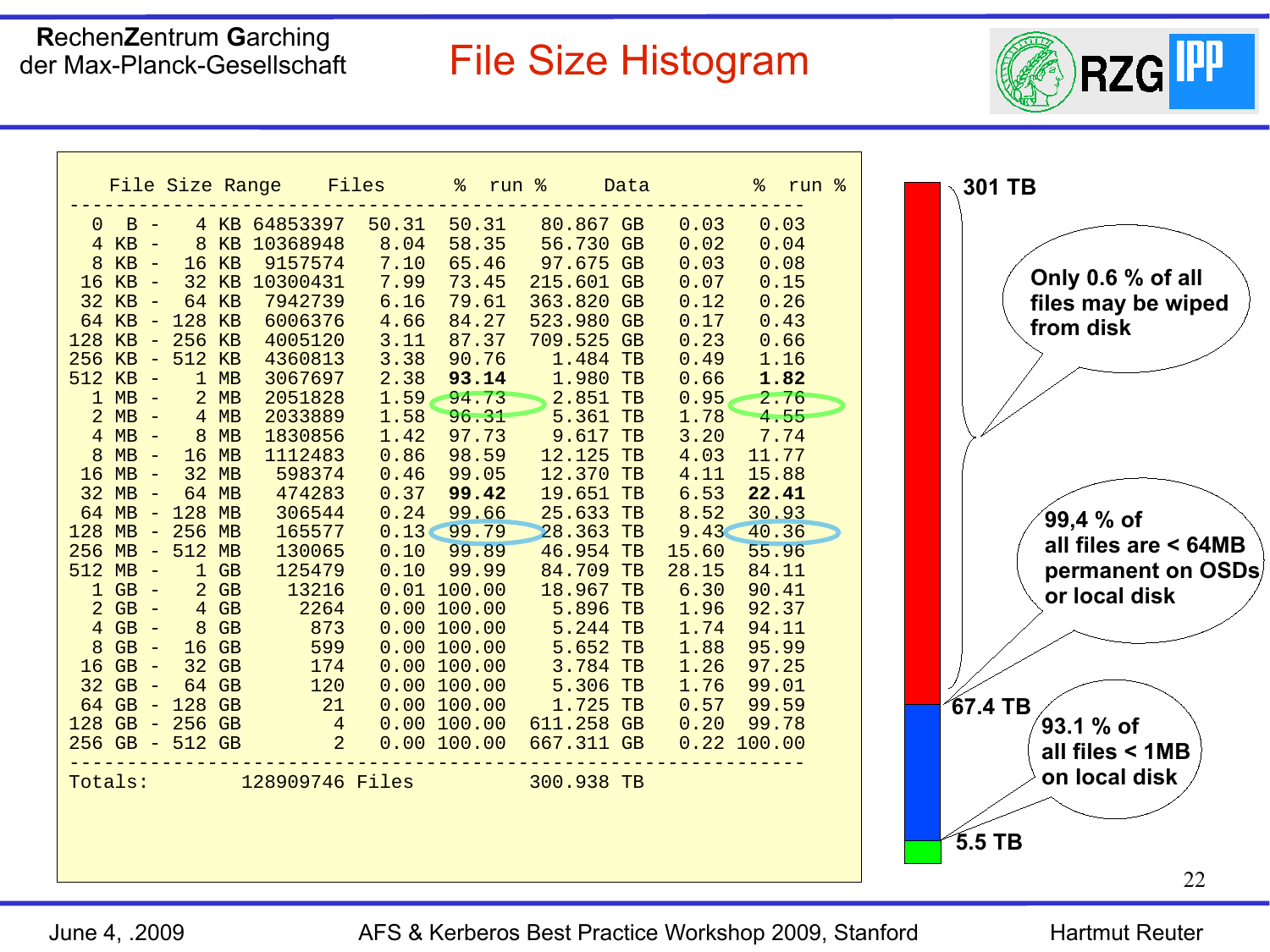### Data Transfer



| > xfer                                   |               |      |             |                              |
|------------------------------------------|---------------|------|-------------|------------------------------|
| $---snip---$<br>fs $afs17.rzg.mpg:$      | $72.64$ gb    | rcvd | $43.16$ gb  | sent per day (3.428044 days) |
| $fs$ afs $18.rzq$ . mpq:<br>$---snip---$ | 76.10 mb rcvd |      | $2.92$ tb   | sent per day (3.427303 days) |
| vos afs17.rzq.mp:                        | $119,74$ gb   | rcvd | $3.25$ qb   | sent per day (3.428044 days) |
| vos afs17.rzq.mp:                        | 2.23 gb rcvd  |      | $43.41$ mb  | sent per day (3.427303 days) |
| $---snip---$                             |               |      |             |                              |
| 42:<br>osd                               | $48.23$ gb    | rcvd | $210.64$ gb | sent per day (3.427488 days) |
| 43:<br>osd                               | 78.61 gb rcvd |      | $224.65$ gb | sent per day (3.427812 days) |
| Fileserver xfer:                         | 1.15 tb revd  |      | $4.42$ tb   | sent per day                 |
| Volserver xfer:                          | 433.71 gb     | rcvd | $422.21$ gb | sent per day                 |
| Rxosd xfer:                              | 2.41 tb rcvd  |      | $3.31$ tb   | sent per day                 |
| Total transfer:                          | $3.99$ tb     | rcvd | 8.15 tb     | sent per day                 |

- Fileserver transfer
	- Very active non-OSD volumes with lots of small files
- Volserver transfer
	- Nightly "vos release" to obtain actual RO volumes (backup)
- Rxosd transfer
	- Direct read/write from clients, but
	- contains also creating of copies on archival OSDs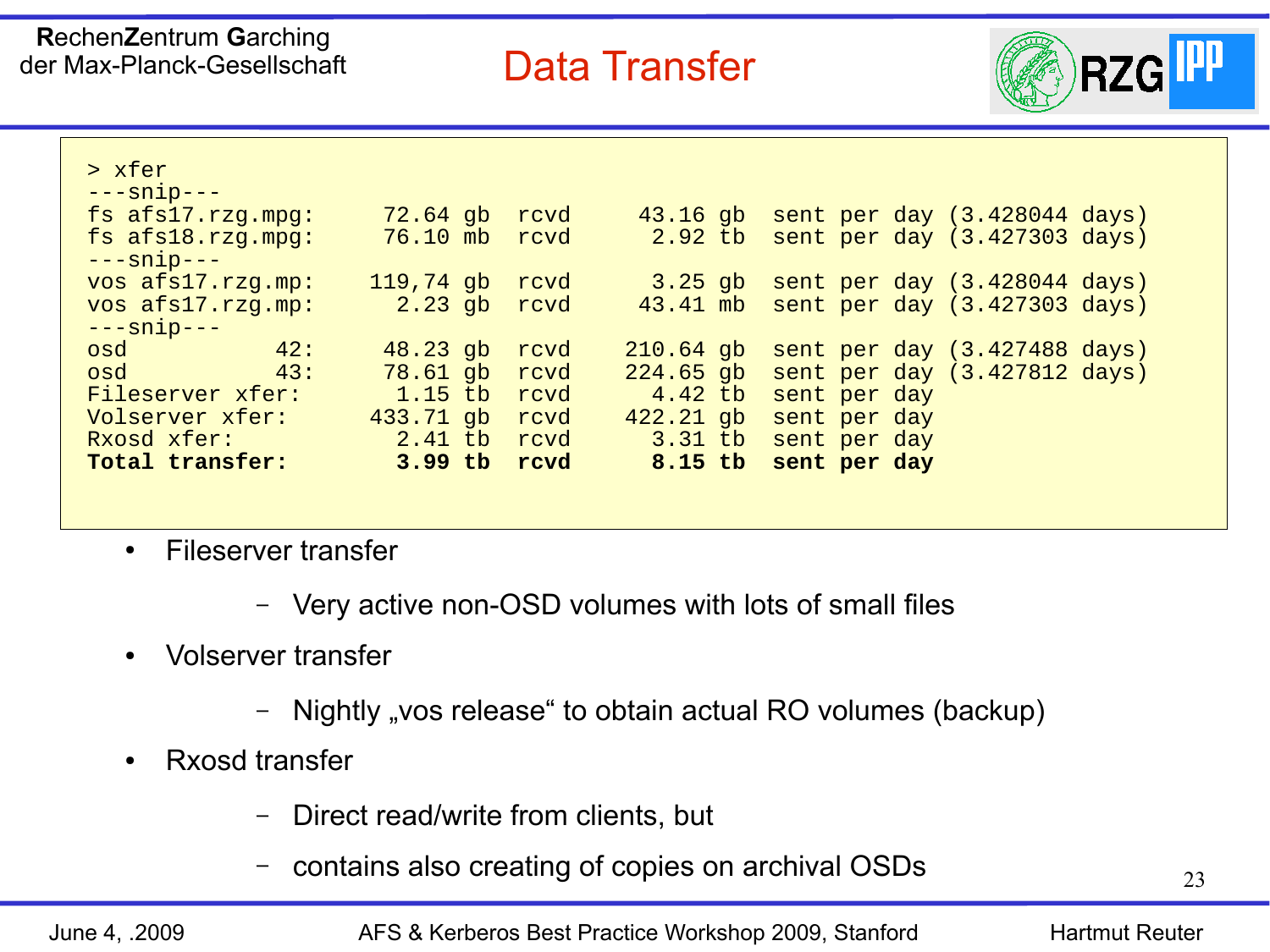

- Right now AFS/OSD is still not in the official OpenAFS distribution and CVS
- AFS/OSD is maintained in the subversion server of DESY
	- You can view the source and patches at

**https://svnsrv.desy.de/viewvc/openafs-osd/trunk/openafs**

– or check it out with

**svn co https://svnsrv.desy.de/public/openafs-osd/trunk/openafs**

– To get full functionality configure with

```
--enable-namei-fileserver -–enable-largefile-fileserver 
 –-enable-object-storage --enable-vicep-access
```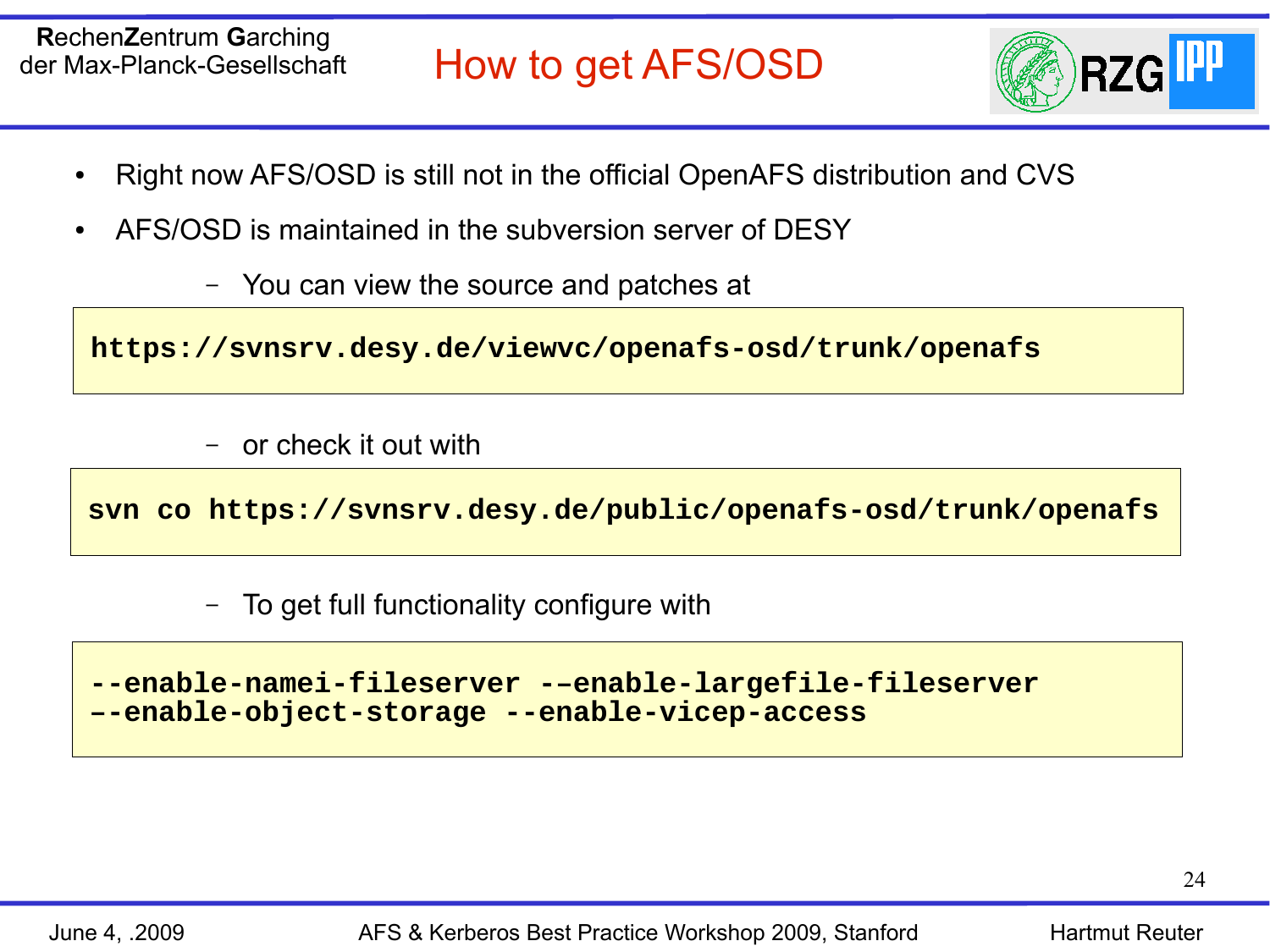**Summary** 



- AFS/OSD is in full production at our site, but DESY Zeuthen and DESY Hamburg will follow this year.
- Embedded cluster filesystems (Lustre, GPFS) are not yet in production at any cell, but both DESYs will start to deploy them
	- They add high performance in batch clusters to AFS and
	- allow world wide access to data within these filesystems from any platform.
	- They liberate these filesystems from millions of small files better stored in AFS
	- They add HSM features to Lustre
- For future deployment of these features on more sites it is very important that this code comes into the main OpenAFS source tree.
	- If you don't configure your build with these features your AFS will be 100 % compatible to the stable release.
	- If you configure with object storage and vicep-access
		- your clients remain 100 % compatible with the stable release,
		- but your volumes have to be moved to the new servers